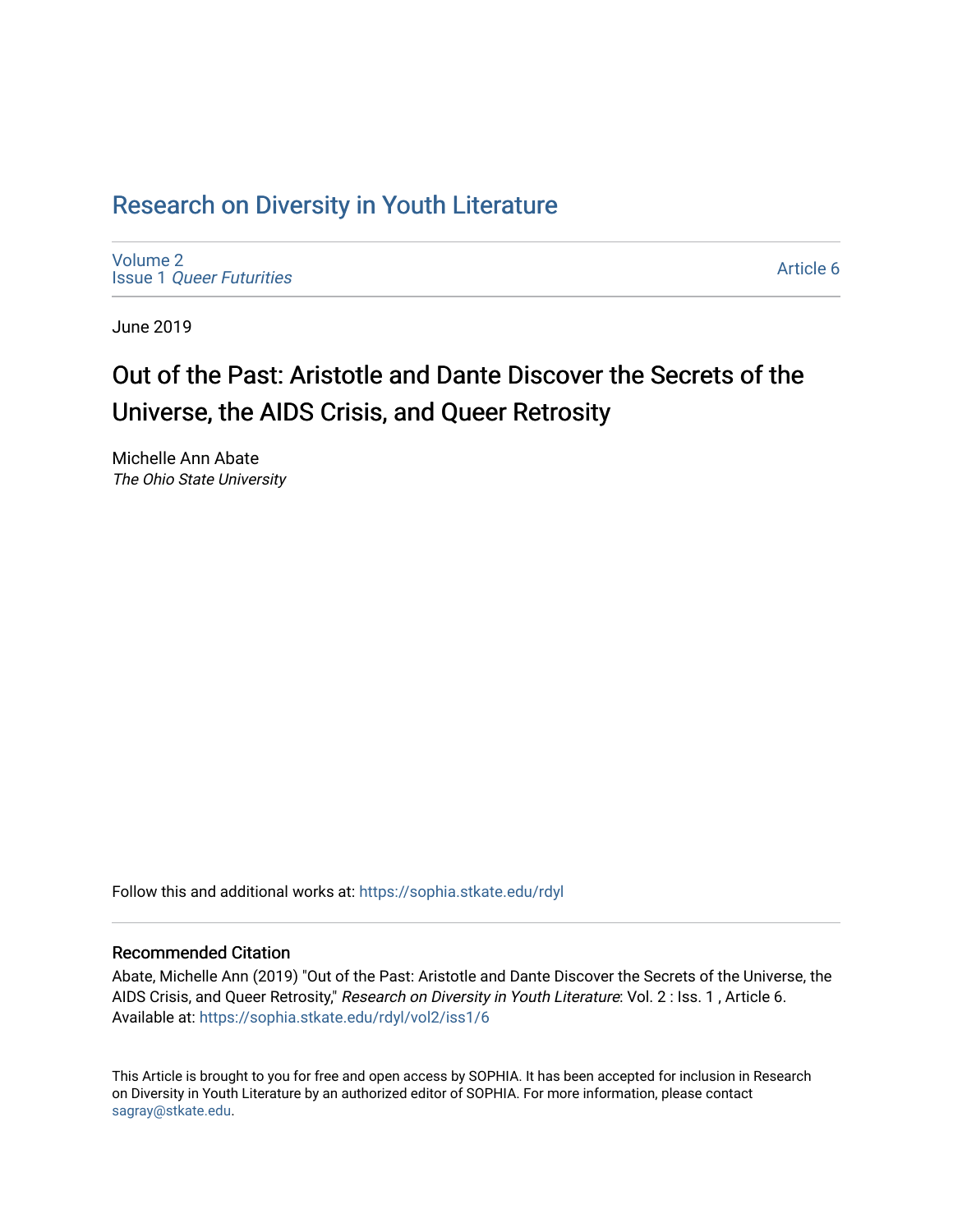Benjamin Alire Sáenz's *Aristotle and Dante Discover the Secrets of the Universe* is one of the most critically acclaimed LGBTQ-themed books in recent decades. First published in 2012, the young adult novel tells the story of Aristotle "Ari" Mendoza and Dante Quintana, two Mexican American teenagers living in El Paso, Texas. The friendship that develops between the two characters becomes a vehicle for them to explore issues of family, ethnicity, and sexuality. From the moment of its release, *Aristotle and Dante* was showered with overwhelmingly positive reviews. *The Horn Book Magazine* touted the way it "skillfully develop[ed] the relationship between the two boys from friendship to romance" (Hunt 120). Similarly, *Publishers Weekly* called the narrative "a tender, honest exploration of identity and sexuality" (54). As a result, in recent years, *Aristotle and Dante* has been discussed not just in book reviews, but also blog posts, academic essays, and resources for classroom teachers. These discussions have encompassed topics ranging from the portrayal of nonheteronormative sexualities, the representation of Latino identity, and the construction of adolescent masculinity.<sup>1</sup>

In spite of all the attention bestowed on *Aristotle and Dante*, one aspect of the text has not received much critical commentary: its historical setting.<sup>2</sup> Sáenz's narrative takes place during a one-year span that begins in summer 1987 and ends in summer 1988. Far from an incidental backdrop, this time period plays a recurring role in the novel. Over the course of the book, Aristotle references a variety of people and events from this era, such as President Ronald Reagan and popular musicians Madonna, Los Lobos, and U2.

Such references notwithstanding, there is one issue that occupied the forefront of the 1980s that is never mentioned in *Aristotle and Dante*: the AIDS crisis. The disease permeated the American medical as well as mainstream consciousness throughout 1987 and 1988. The virus was spreading at an alarmingly rapid rate throughout the United States. Moreover, it was a universally fatal condition. Accordingly, the disease was a frequent headline in print and television news; it dominated national politics as well as debates about health policy, and it also

 <sup>1</sup> For more on these issues, see Ralph J. Poole's "Boys Kissing in the Desert: Benjamin Alire Sáenz's *Aristotle and Dante Discover the Secrets of the Universe*," *Explicator*, 74.2 (April-June 2016): 125 – 128; Victoria Singh Gill's "Intersectional Identities from the Margins," *English Journal*, 107.5 (May 2018): 80 – 82; and Caroline T. Clark and Mollie V. Blackburn's "Scenes of Sex and Violence in Recent Award-Winning LGBT-Themed Fiction and the Ideologies They offer Their Readers," *Discourse: Studies in the Cultural Politics of Education*, 37.6, (2016): 867 – 886.

<sup>&</sup>lt;sup>2</sup> For a notable exception to this trend, see Angel Daniel Matos's chapter titled "Narratives of a Future Past: Post-Queerness and the Young Adult Historical Novel" in his dissertation "Feeling Infinite: Affect, Genre, and Narrative in Young Adult Queer Literature."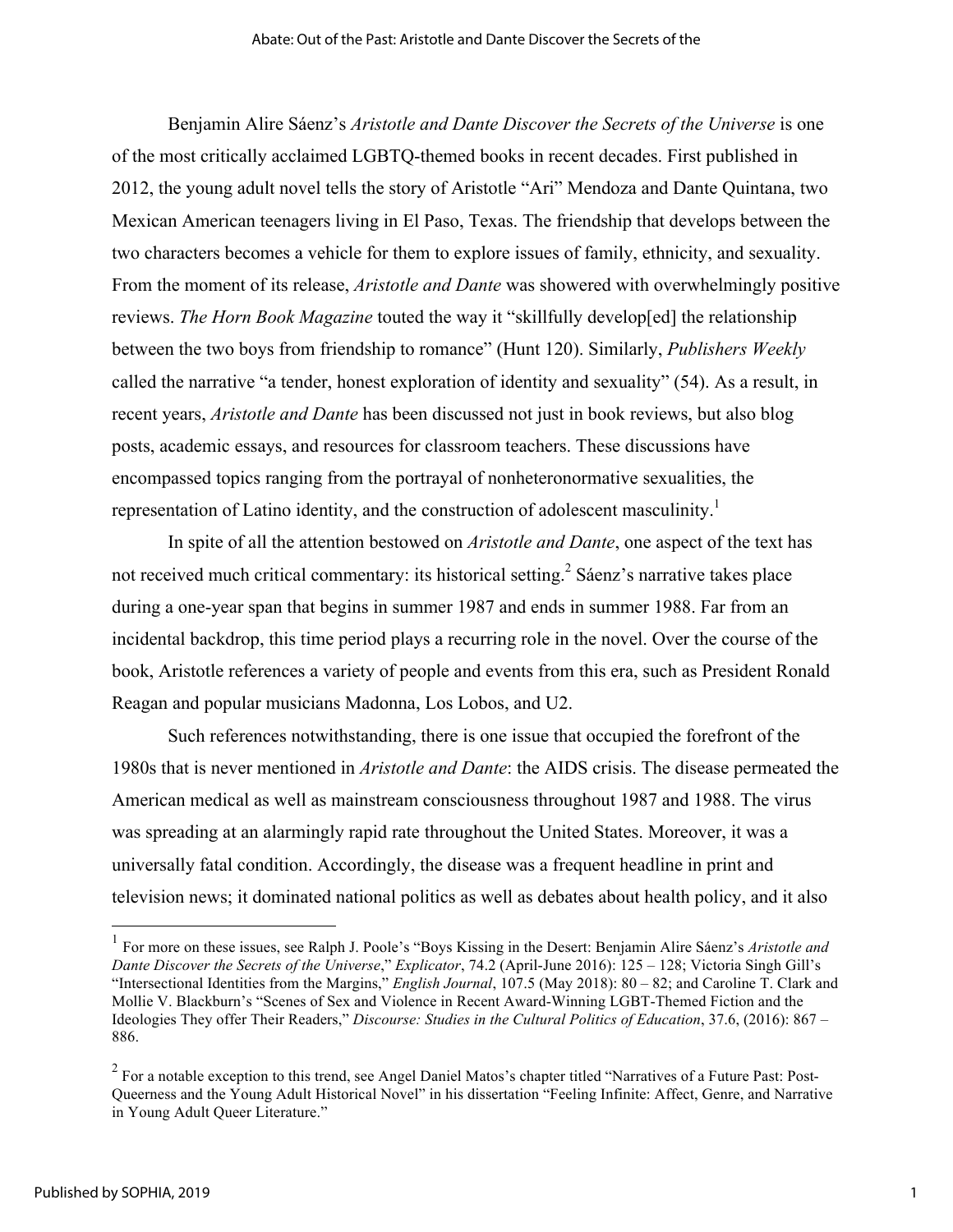heavily shaped public opinion regarding homosexuals and homosexuality. Given both the centrality of AIDS to the period, and the role it specifically played in constructing gay male identity and sexuality, it is puzzling that *Aristotle and Dante* omits it. After all, the book is a love story that chronicles the coming out process of two teenage boys. That these events could occur against the backdrop of AIDS without actually mentioning the epidemic seems implausible, even in a work of fiction.

The silence about AIDS in *Aristotle and Dante* raises a number of social, political, and literary questions. Why would Sáenz have his LGBTQ-themed novel take place in the closing years of the 1980s, but then wholly neglect a major event occurring not merely in the nation but especially in the queer community at this time? Additionally, and even more seriously, how does the book's omission of the epidemic undercut or at least complicate popular perceptions about its laudatory engagement with LGBTQ issues? Can *Aristotle and Dant*e still be viewed as a positive portrayal of queer identity when it fails to engage with one of the biggest challenges to, as well as catalysts for, the LGBTQ community during the era in which it is set?

This essay explores the answers to these questions using two very different approaches and perspectives. The first portion maps out the literary, cultural, and readerly stakes in Sáenz's narrative being set in the mid-1980s while never referencing the AIDS crisis. As I assert, this absence is not merely historically puzzling, but even politically problematic. The omission of the epidemic can be regarded as undercutting the book's claims to realism, its engagement with LGBTQ issues and identity, and—given its readership of young adults who may not know the history of AIDS in the 1980s—the responsibility it has to its audience.

That said, the second half of this essay shifts gears—or, perhaps more accurately, reverses them. I make a case that there is an alternative and more redemptive way of viewing the omission of the AIDS crisis from *Aristotle and Dante*. What might initially be regarded as a problematic historical oversight can also be viewed as a politically-infused insight. To do so, I draw on—while simultaneously adding to—ongoing critical conversations regarding queer temporalities. Much has been written in recent years about how YA novels featuring LGBTQ content engage with the issue of time. Narratives such as *Boy Meets Boy* participate in what José Esteban Muñoz (2009) has termed *queer futurity*—or the imaginative construction of an upcoming era that is not dominated by homophobia and, by extension, the hardships that arise from it. These novels offer a more utopian vision of what life might be like for LGBTQ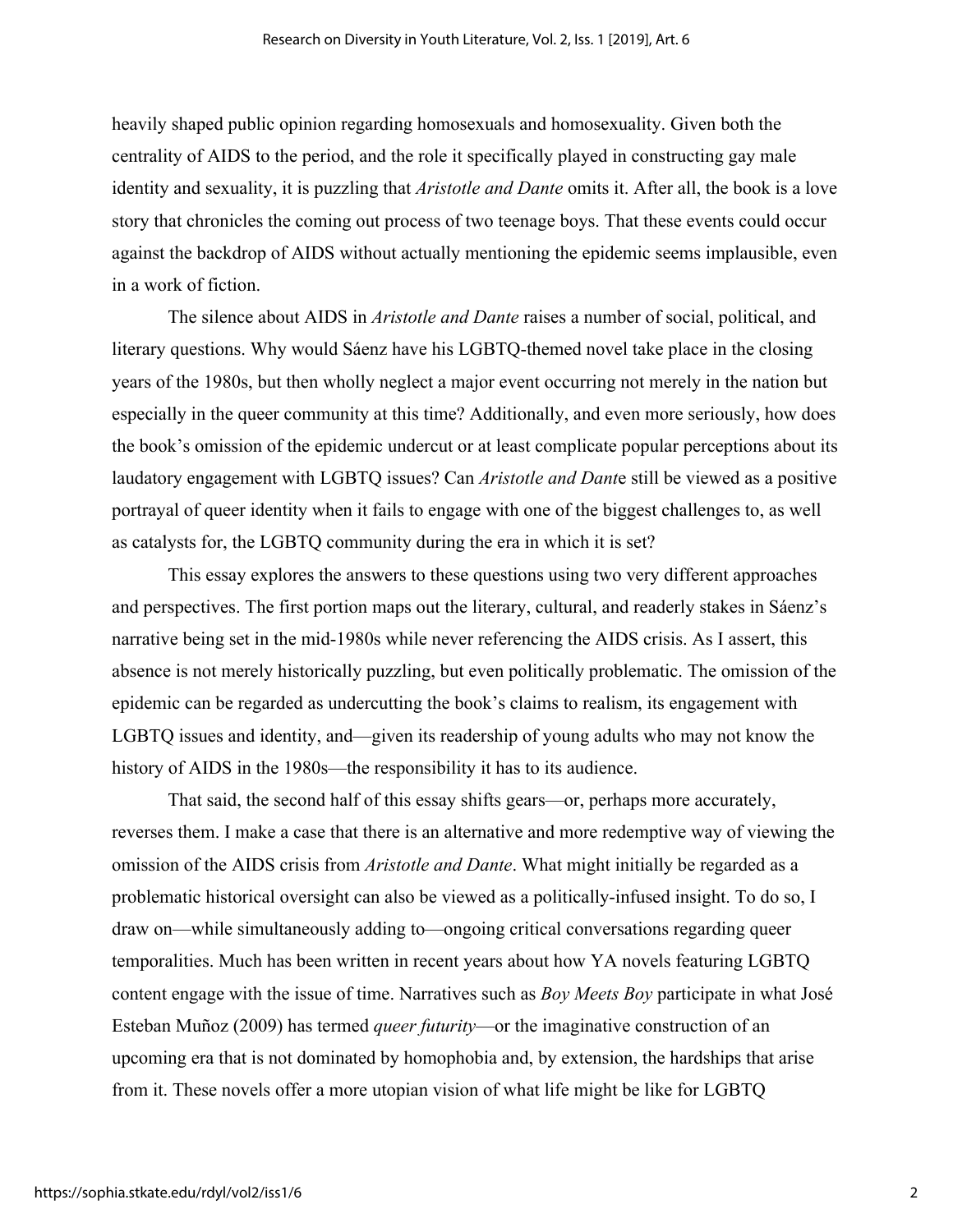individuals after the most insidious forms of socio-political oppression have been eradicated. Accordingly, the closing portion of my discussion makes a case that *Aristotle and Dante* expands the range or repertoire of queer temporalities to a new realm that I call *queer retrosity*—the imaginative construction of a past that was not dominated by homophobia and the hardships that arose from it. Sáenz's text offers a window onto the lives that might have been led and the stories that might have been told about them had the AIDS crisis not taken place—or, at least, had it not been allowed to grow to such epidemic proportions through homophobia-fueled neglect, fear, and apathy. In so doing, *Aristotle and Dante* can be regarded not merely as a historical novel, but as a new type of queer speculative fiction. By carefully probing the book's historical omission and then exploring the disparate ways in which that absence might be interpreted, the pages that follow seek to do more than offer a new way of viewing Sáenz's narrative; they also strive to model a potential interpretive approach to other LGBTQ-themed young adult novels that engage with history.

#### **"Dad Says Reagan is a Fascist":** *Aristotle and Dante* **and the 1980s**

The opening chapter of *Aristotle and Dante Discover the Secrets of the Universe* firmly establishes the book's temporal setting. The novel's fifteen-year-old narrator-protagonist wakes up one hot summer morning and groggily turns on his radio. "'Wake up, El Paso! It's Monday, June fifteenth, 1987! 1987! Can you believe it?'" the DJ announces (6). Lest readers forget this date, Ari repeats it at multiple other points in the text. For example, when classes commence in the fall, he reflects: "First day of school, Austin High School, 1987" (158). On New Year's Eve, he tells his mom before heading out the door: "1987. Glad that's over" (214). When Mrs. Mendoza reminds her son that the past year was a good one for their family, Ari concedes: "I raised my coffee cup toward her in a toast. 'Here's to '88'" (214). The following page contains additional references to the specific time period. "Work wasn't so busy," Ari informs reader, "The rain kept people away, so the four of us who were working took turns trying to sing our favorite songs of 1987" (215).

Far from an isolated comment, Ari loves music, and he frequently references popular songs and musical groups. On the opening page, for example, he tells readers that the radio played "the remake of 'La Bamba' by Los Lobos" (6). Ari mentions this song, which was a nationwide hit in 1987, no fewer than five times in the following two pages alone. Then, he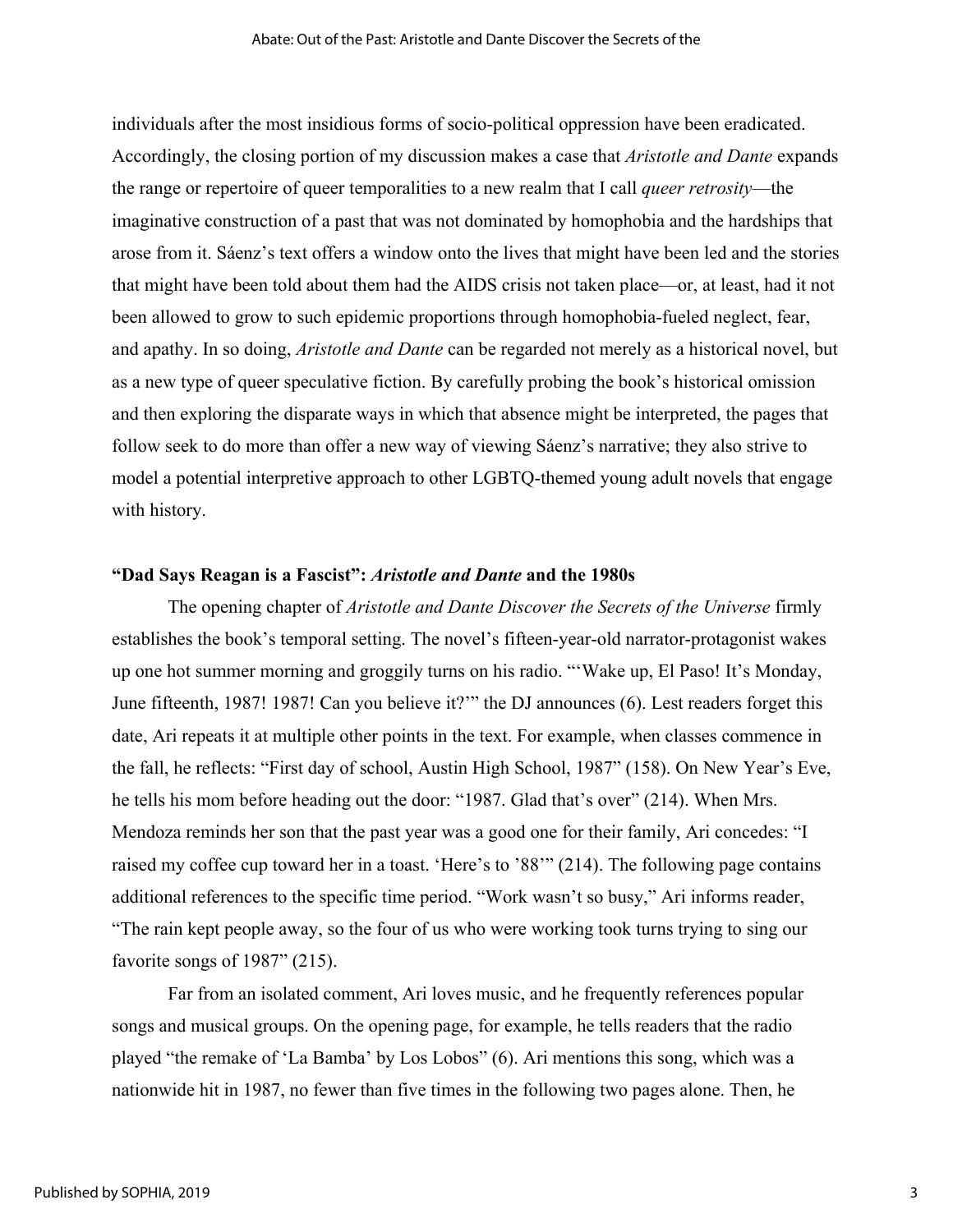brings it up again twice more before the novel ends (149, 215). Los Lobos is not the only popular band mentioned in Sáenz's novel. He also names the song "Faith" by George Michael, and "I Still Haven't Found What I'm Looking For" by U2 (215). When Ari is reminding readers about popular culture in the 1980s, he is reminding them of the socio-political landscape. During a conversation with his mother, for example, he relays his father's view of the president: "Dad says Reagan is a fascist" (68). As these examples demonstrate, *Aristotle and Dante* repeatedly locates its characters and plot in this specific historical moment.

Benjamin Alire Sáenz has discussed in articles and interviews why he chose to set his novel in the 1980s. As he remarked to *School Library Journal*, "I didn't want to have all this texting stuff in the book" (qtd in Peterson 18). Because Aristotle and Dante live in a world that predates the immediacy of digital and cellular technology, their interactions occur more slowly and deliberately. The pair's relationship develops through phone calls, face-to-face conversations, letters sent through the mail, and, paradoxically, time spent apart. For example, Dante's father, who is an English professor, accepts a visiting faculty position in Chicago, Illinois. Consequently, the whole Quintana family moves to Illinois in August 1987 and stays there until May 1988. Aristotle and Dante communicate with each other during this time via lengthy, and often very touching, letters. Had the book taken place from 2007 to 2008 instead of 1987 to 1988, these epistolary elements would have looked different; the boys probably would not have written each other mailed letters. Instead, they would have sent emails, texts, or instant messages over some form of social media platform. Given the often staccato nature of communication in these digital venues, much of the personal detail as well as emotional tenderness of their missives might have been lost.

A desire to avoid twenty-first century technology was not the only factor fueling Sáenz's decision to situate his book in the 1980s. As he has also remarked about *Aristotle and Dante*, "I wanted it to be set not in the present time, because I think it's easier now for boys to admit they're gay. In the 1980s I don't think it was so easy" (qtd in Peterson 18). Few would disagree with this assertion. In 1987, the LGBTQ community in the United States faced a myriad of social, economic, and political obstacles to living openly that have now been—if not wholly eradicated—then at least seriously eroded. Throughout the 1980s, for example, nonheteronormative individuals were barred from being foster or adoptive parents ("Stonewall Inn"). In addition, they did not have the right to marry or even form civil unions. Similarly, the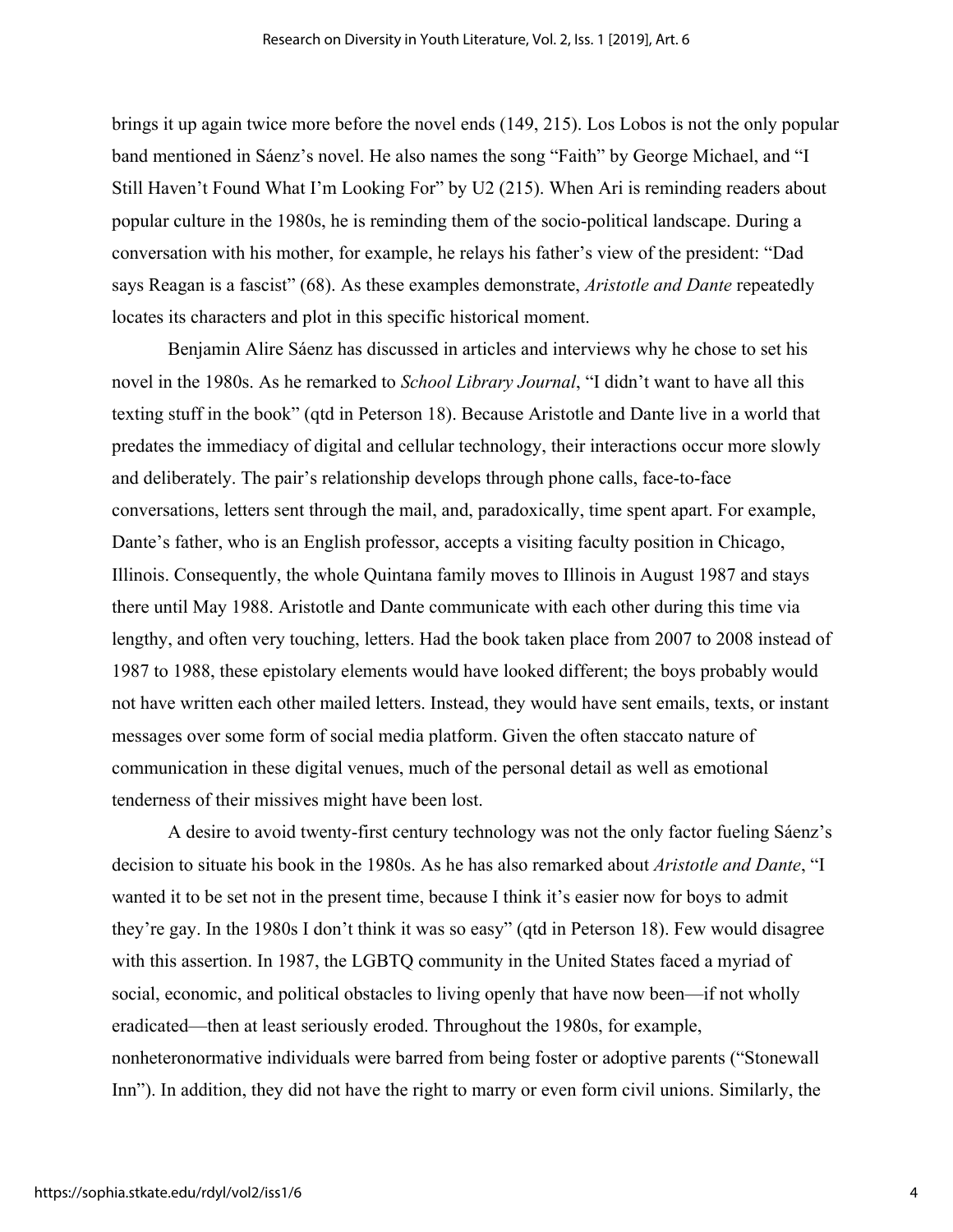LGBTQ community did not have legal protections from employment discrimination, either on the state or on the federal level. As a result, coming out could and often did mean losing one's job. Given that many Americans during this era still erroneously linked homosexuality with pedophilia, this possibility was a near certainty for gay men and lesbians who worked with children: teachers, daycare workers, camp directors, coaches, pediatricians, etc.

This historical reality is depicted in *Aristotle and Dante*. In the closing chapters of the book, Dante is brutally attacked in an alley by a group of boys who see him kissing Daniel. As Mrs. Quintana tells Ari: "They beat him. . . . They beat my Dante all to hell. They cracked some ribs, they punched his face. He has bruises everywhere" (304). Ari rushes to the hospital, and he is shocked by how seriously his friend has been hurt: "He was unrecognizable. I couldn't even see the color of his eyes. I remember taking his hand and whispering his name. He could hardly talk. He could hardly see, his eyes nearly swollen shut" (306). Enraged, Ari learns the names of the boys who attacked Dante, tracks one of them down and beats him. Later, while talking with Mr. Quintana, Ari explains that one of the reasons he took action against the other boy is because he knew that the attack against Dante would not be taken seriously due to homophobia:

"They're never going to do anything to those boys, are they?"

Maybe not."

Yeah," I said, "like the cops are really working this case." (327)

While experiencing external forms of homophobia from family members, peers, and society at large, Aristotle and Dante also experience internalized homophobia—or their own feelings of shame about being homosexual. In one of the letters that Dante writes to Ari while he is living in Chicago, he imagines coming out to his parents and how they might react to this news. His musings on the subject are filled with self-loathing: "*I hate that I'm going to disappoint them, Ari. I know I've disappointed you, too*" (227). Dante closes his letter with remarks that suggest an even lower sense of self-worth because of his homosexuality. "*Look, I just want you to know that I don't want you to feel like you have to be my friend when I get back. I'm not exactly bestfriend material, am I?*," he writes (228). Not only does Dante think that he has failed as a son because he is homosexual, but he also believes that his sexual orientation renders him undesirable as a friend.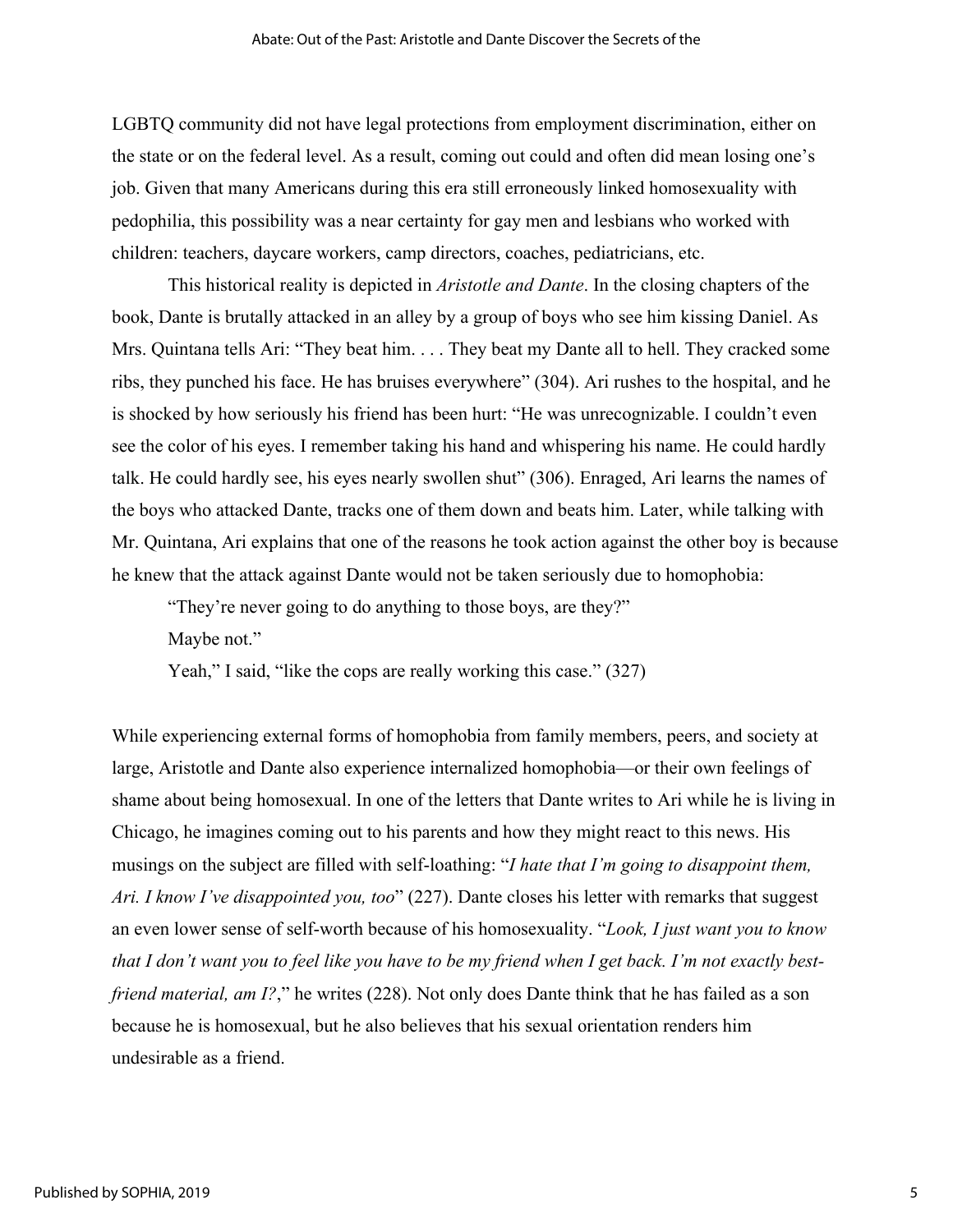Ari also struggles with powerful feelings of internalized homophobia. In the closing pages of the novel, when the narrator-protagonist's parents have a frank talk with him about his feelings for Dante, these sentiments are vividly apparent. Mr. Mendoza rightly remarks "I think you love [Dante] more than you can bear" and Ari responds "What am I going to do? I'm so ashamed" (349). When his mother tries to dissuade him, he reiterates: "I'm a guy. He's a guy. It's not the way things are supposed to be. [. . .] I hate myself" (349). Mr. and Mrs. Mendoza reaffirm their acceptance and support, but Ari feels undeserving because of his attraction to Dante. "How can you love me so much?," he asks in a heartbreaking question (349).

Both Aristotle and Dante's feelings of shame can be placed in dialogue with what Sara Ahmed has termed the "unhappiness archive" of LGBTQ lives. As she explains, "the queer life is already constructed as an unhappy life, as a life without the 'things' that make you happy," namely a socially-sanctioned spouse and children that are the product of that union (Ahmed 93). That said, the unhappiness associated with nonheteronormative lives extends beyond the feelings of discontent experienced by the queer individual; it also negatively impacts their kinship circle. "The queer child fails to inherit the family by reproducing its line," Ahmed writes. "This failure is affective; [they] become an unhappiness-cause" (Ahmed 95). Dante gives direct voice to these sentiments. As Aristotle shares with Mr. Quintana near the end of the novel, Dante "was so happy that you were going to have another baby. And not just because he was going to be a big brother. And he said, 'He has to be a boy and he has to like girls.' That's what he said. So that you could have grandchildren. So that you could be happy" (303). As these comments reveal, Dante feels that he failed as a man, as a friend, and especially as a son because he is gay.

## **"A Pivotal Social Issue in 1987": The AIDS Crisis in the United States and in the LGBTQ Community**

While *Aristotle and Dante Discover the Secrets of the Universe* depicts both the external and internal forms of homophobia that pervaded the 1980s, it omits one of the main issues fueling these sentiments: the AIDS crisis. By summer 1987, when the novel commences, AIDS had taken a devastating toll on the gay community in the United States. As Randy Shilts has documented, HIV infection rates had reached epidemic proportions: nearly 30,000 Americans "were dead or dying of the disease" (588). Meanwhile, doctors speculated that for every one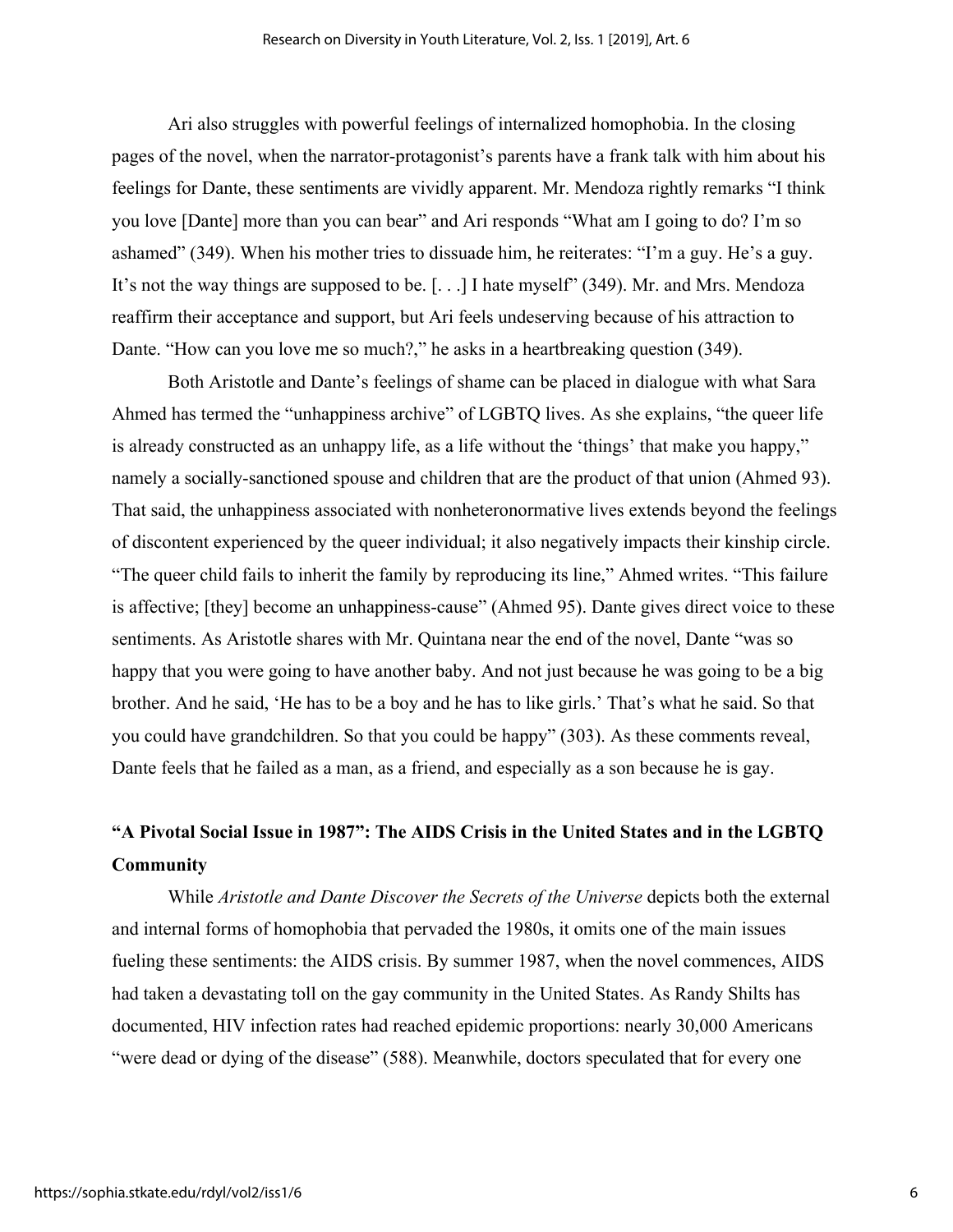person who knew they were HIV+, there were as many as five others who carried the virus but did not realize it (Shilts 585).

Although anyone could contract the disease through sexual contact with an infected person or by receiving contaminated blood or blood-related products, AIDS was associated almost exclusively during the 1980s with a specific demographic: gay men. As G. Thomas Couser notes, "AIDS [was] seen not only as a disease of excess but of perversity" (87). In a nowinfamous editorial that appeared in the *New York Post* in 1983, Reagan advisor Pat Buchanan asserted, "The poor homosexuals—they have declared war against Nature, and now Nature is exacting an awful retribution" (31). Buchanan was not alone in this viewpoint. Many believed AIDS "to be God's method of punishing homosexuals" (Couser 103). Some even welcomed the epidemic as a means of "cleansing" the population of "deviants." As Virginia Anderson reported, "In March of 1985, *Daily News* gossip columnist Liz Smith reported that *New York* magazine critic John Simon was overheard by several people following a Broadway production declaring, 'Homosexuals in the theatre! My God, I can't wait until AIDS gets all of them!'" (231). Meanwhile, even those who did not see the disease as divine retribution regarded it "as the symptom of a 'sick' and depraved lifestyle" (Couser 103).

The years 1987 and 1988 were particularly noteworthy both in the fight against the disease and in the fight for LGBTQ rights in the United States. The AIDS crisis energized, united, and mobilized the queer community in a way that hadn't occurred before. As I have written on this subject, the epidemic precipitated "a level of organization, urgency, and activism that was unprecedented" (*Tomboys* 228). The year 1987 can be seen as the flashpoint for this phenomenon in many ways. From the year's opening months through its closing weeks, it was filled with significant events in the battle against the disease and against homophobia. On March 19, 1987, for example, the drug AZT was approved by the U.S. Food and Drug Administration for the treatment for HIV ("A Timeline of HIV and AIDS" 4). The antiretroviral medication marked the first official therapy for the disease, thus beginning the shift from AIDS being a fatal condition to one that could be managed and survived. Accordingly, news of AZT made frontpage headlines in newspapers around the nation. Although it would still be years until the death rates from AIDS slowed, AZT was a major turning point in the battle against HIV. Also in March 1987, the activist group ACT UP—an acronym for "AIDS Coalition To Unleash Power"—was founded in New York City by Larry Kramer. The organization would quickly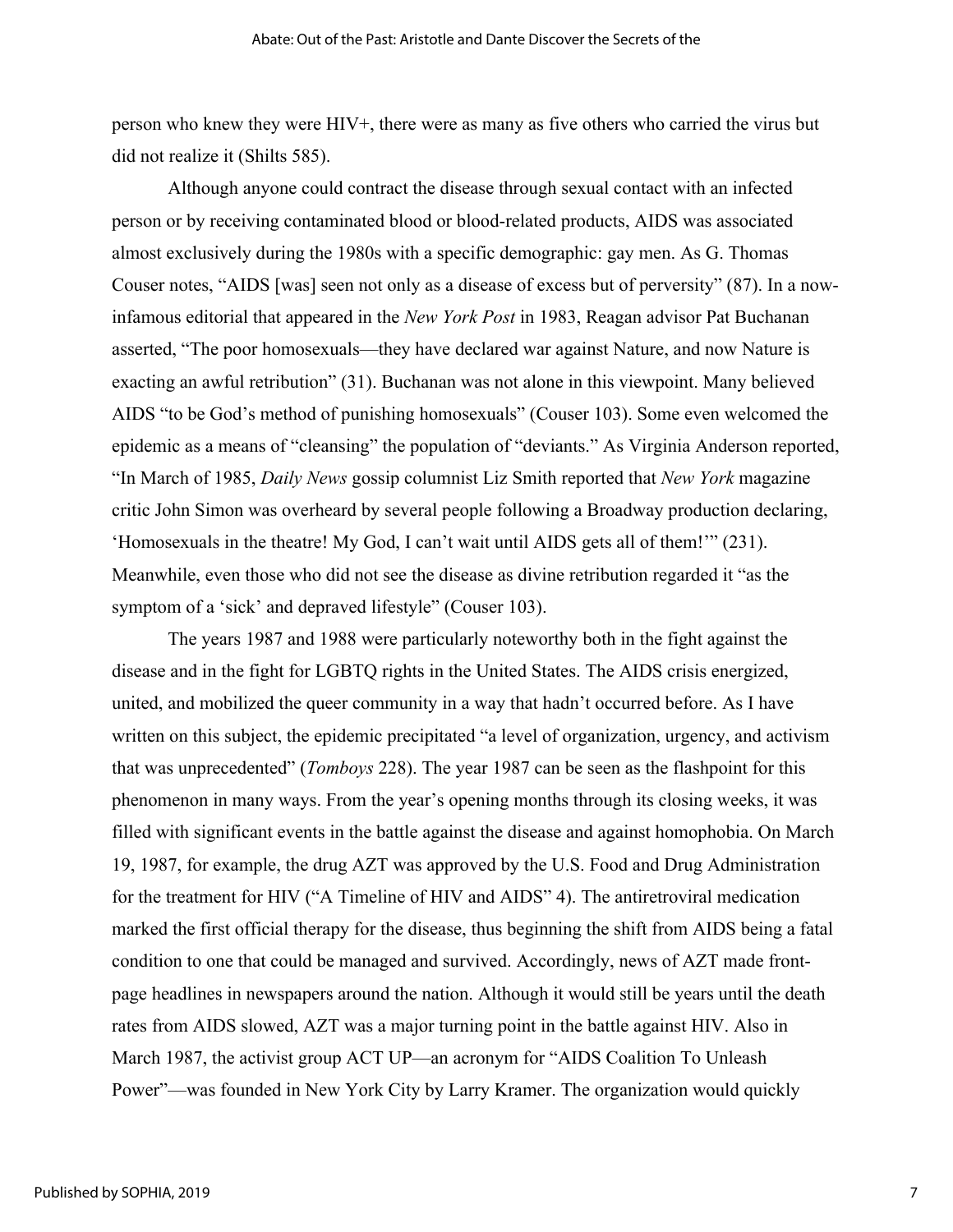become one of the most visible as well as successful in advocating for AIDS research, drug trials, and patient treatment (Abate *Tomboys* 228–29).

Later in the year, on October 11, 1987, the first National Coming Out Day was held. The event was organized to combat the personal shame and social stigma associated with being LGBTQ, especially amidst the national hysteria over AIDS. As part of the celebration for National Coming Out Day, the NAMES Project AIDS Memorial Quilt went on display for the first time on the National Mall. Started by Cleve Jones in San Francisco, the Quilt, which was comprised of 4-foot by 8-foot cloth panel tributes sewn by friends and family members from around the nation who had lost loved ones to the disease, helped to foster compassion for victims of AIDS. The exhibit of the NAMES Project AIDS Memorial Quilt exhibited in Washington D.C. featured 1,920 panels and attracted "a half a million visitors" ("A Timeline of HIV and AIDS" 4). Finally, in November 1987, Randy Shilts published his landmark book *And the Band Played On: Politics, People, and the AIDS Epidemic*. His painstakingly detailed account of how the AIDS crisis unfolded year by year, month by month, and often day by day became a *New York Times* Bestseller and was nominated for the National Book Award. Given all of these events, as Shilts rightly noted in his book, AIDS was "a pivotal social issue in 1987" (587).

The following year had fewer AIDS-related milestones, but the ones that did occur were just as significant. On May 26, 1988, "The U.S. Surgeon General, C. Everett Koop, launche[d] the United State's first coordinated HIV/AIDS education campaign by mailing 107 million copies of an 8-page booklet, *Understanding AIDS*, to all American households" ("A Timeline of HIV and AIDS" 4). The act was unprecedented. As Dan Rather noted on *CBS Evening News* on May 3, 1988 about the mailing, "It marks the first time the government has tried to reach every resident regarding a public health crisis" ("The Fight Against AIDS"). To this day, the booklet remains "the largest public health mailing in history" ("A Timeline of HIV and AIDS" 4). Later that year, on December 1, 1988, the first World AIDS Day was observed. The event, which was organized by the World Health Organization, was recognized in countries around the globe as well as supported by the United Nations ("A Timeline of HIV and AIDS" 5).

Even though *Aristotle and Dante* takes place from mid-summer 1987 to mid-summer 1988 and features a romance involving two young men, the AIDS crisis is entirely absent from the book. Neither central character mentions it. Furthermore, the boys never indicate encountering a discussion of AIDS on television or the radio, hearing about the disease from a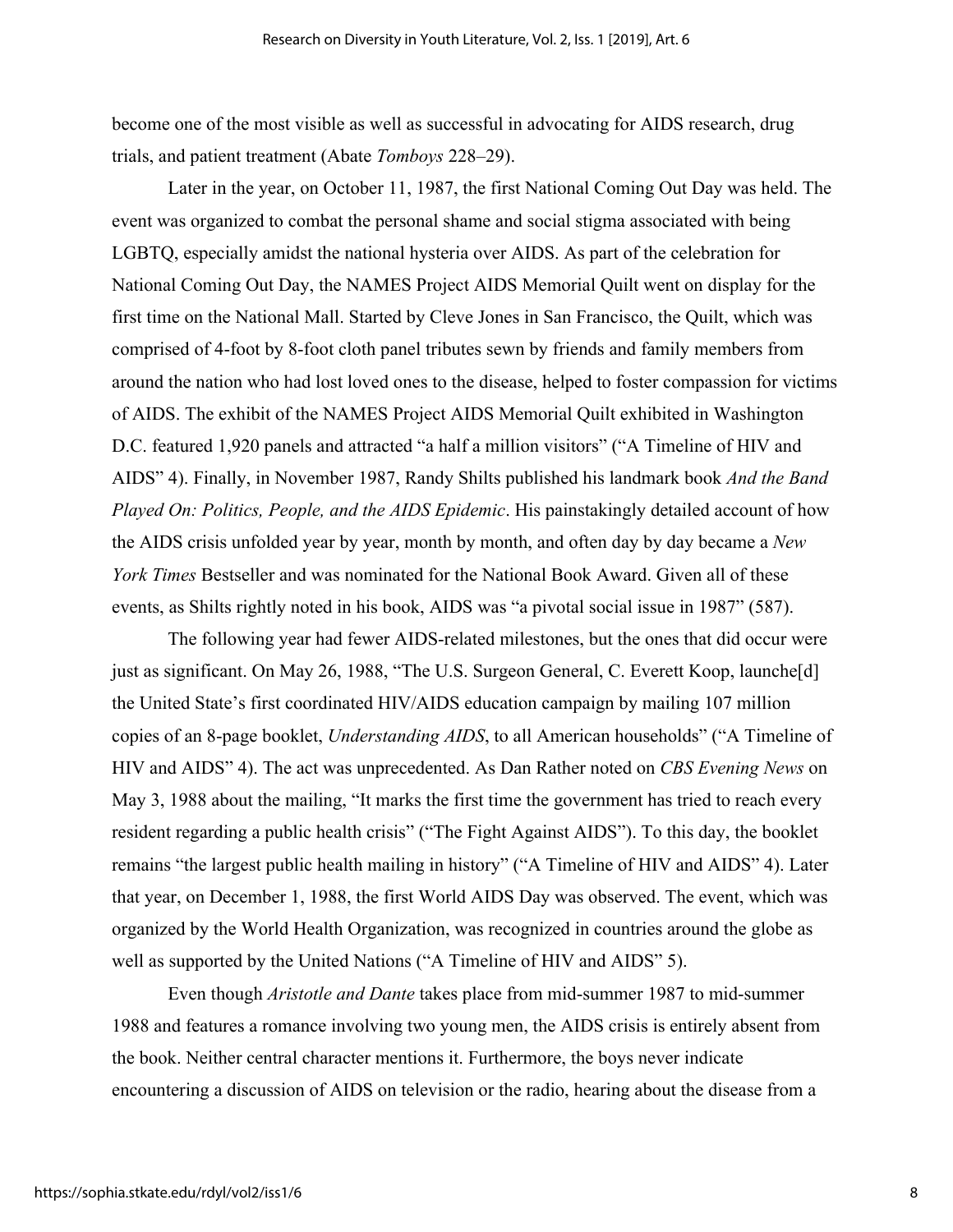friend, classmate, or acquaintance, or reading about the epidemic in a newspaper or magazine. Similarly, while both the Mendoza and the Quintana households presumably received a copy of the Surgeon General's booklet about AIDS in May 1988, it is never discussed. The lack of reference to the mass mailing is especially surprising within Aristotle's family, given what Mr. Mendoza does for a living: he works as a mailman. Aristotle mentions this fact multiple times on multiple pages of the novel. On page 36, for example, these references occur in very quick succession: "I guess I saw him as an ex-Marine who became a mailman after he came home from Vietnam. An ex-Marine mailman who didn't like to talk much. An ex-Marine mailman who came home from a war and had one more son," Ari tells readers (36). Given Mr. Mendoza's profession, he would have delivered a copy of *Understanding AIDS* to every address on his route. Finally, and just as surprisingly, when Ari and Dante come out at the end of the novel, not one of their parents mentions AIDS as a possible concern that they have about their son's future. Neither Mr. and Mrs. Mendoza nor Mr. and Mrs. Quintana bring up the disease as a challenge that Ari and Dante are going to face as queer young men—and especially queer young men of color.3 As the Centers for Disease Control (CDC) reported, from its origins, "The greatest impact of the epidemic is among men who have sex with men (MSM) and among racial and ethnic minorities" ("HIV and AIDS"). Moreover, the years 1986 and 1987 were significant ones in both the awareness of this fact and efforts to stem it. In 1986, a special issue of the CDC's *Morbidity and Mortality Weekly Report* revealed that "Hispanics/Latinos have an overall AIDS rate nearly 3.5 times higher than whites" ("30 years of HIV"). Given this statistic, the following year the CDC held "its first National Conference on HIV and communities of color" ("30 Years of  $HIV$ ").

The omission of the AIDS crisis from *Aristotle and Dante* is not only conspicuous and perplexing, but frustrating and even disappointing. After all, why would Sáenz call repeated attention to the specific years over which his LGBTQ-themed novel is set, only to neglect this socio-political particularity? Sáenz includes scenes of homophobia-fueled violence, but not ones showing the tragedy of AIDS. Does the author think that his readers can handle Dante being brutally beaten, but not him contracting HIV? This omission is especially problematic, given how often the struggles, problems, and injustices faced by the LGBTQ community have

 $3$  I use the word "queer" here instead of "gay" to leave open the possibility that one—or both—of the characters may ultimately identify as bisexual. Given the interest that characters show in girls at various points, I do not wish to erase bisexuality from the novel.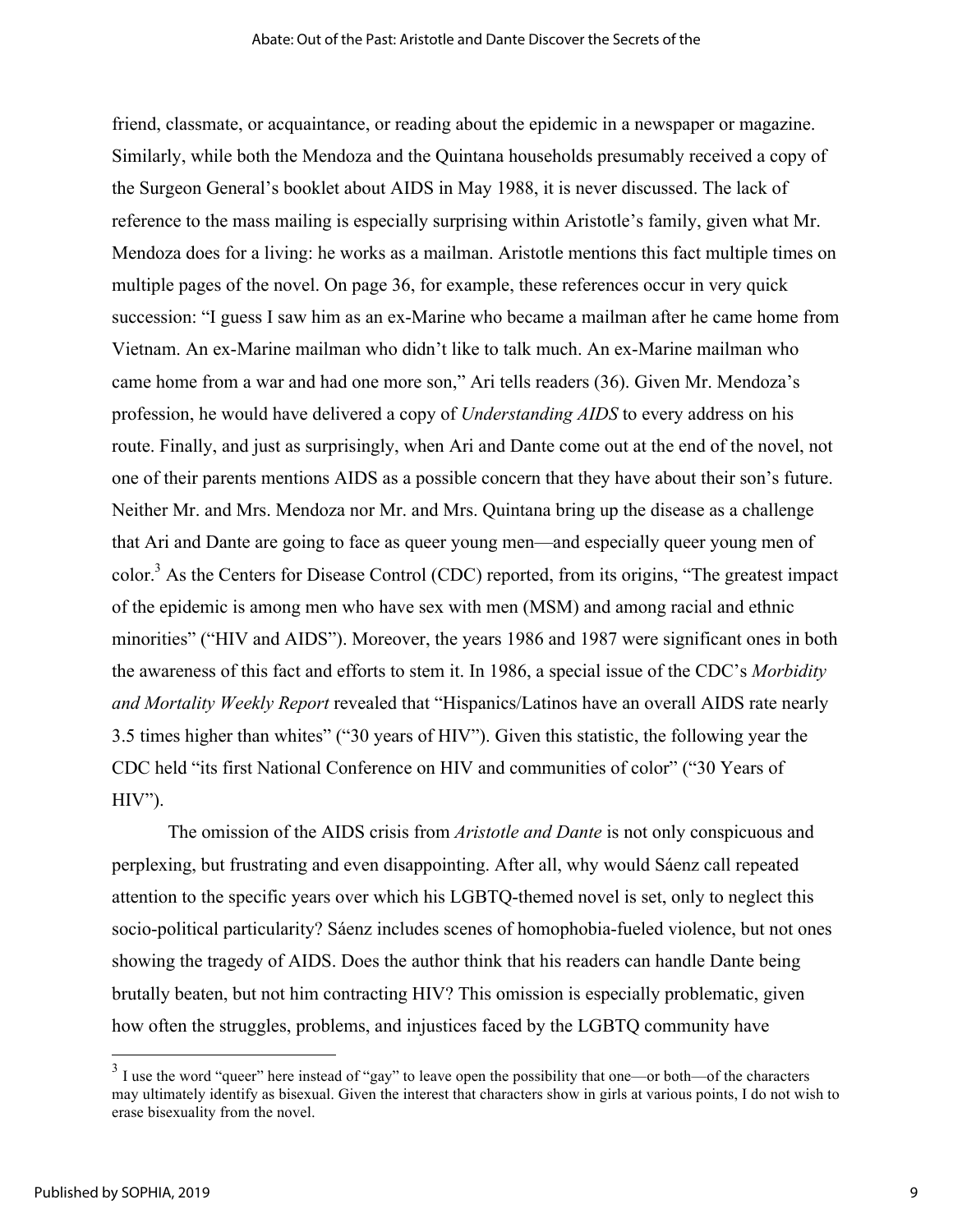historically been ignored and even erased by heteronormative American society. In many ways, the omission of the AIDS crisis in *Aristotle and Dante* connects it with this practice. Ultimately, this situation invites the question of whether the exclusion of the epidemic be regarded as another example of pinkwashing, the phenomenon of a person or a company presenting themselves publicly as LGBTQ-friendly, but then also engaging in politically regressive and even overtly homophobic practices. A common example is a company that advertises its products to LGBTQ communities, but then also donates to organizations that fight against LGBTQ rights.

*Aristotle and Dante* has been praised for its sensitive treatment of gay male sexuality. As Karen Coats observes, the narrative "explores the boys' emotional lives with butterfly-wing delicacy" (370). Likewise, *Publishers Weekly* touted the novel as a "passionate reminder that love—whether romantic or familial—should be open, free, and without shame" (54). In light of these features, *Aristotle and Dante* received both a Lambda Literary Award and a Stonewall Book Award, two of the highest accolades that can be bestowed on a text featuring LGBTQ content. As the website for the Stonewall Book Award explains, the honor recognizes literary works that possess "exceptional merit relating to the gay/lesbian/bisexual/transgender experience" ("About"). I question how the selection of *Aristotle and Dante* for awards of this nature appears to affirm a laudatory portrayal of LGBTQ identity when it ignores a major event occurring within the queer community during this time. None of the extant reviews about Sáenz's book acknowledge the problematic paradox that the text is set in the closing years of the 1980s, yet never discusses the AIDS crisis. Especially for its intended young adult audience who did not live during the early days of the disease, may not know its history, and thus might not be aware of the significant role that it played in the LGBTQ community during the 1980s, this omission raises the question of whether *Aristotle and Dante* does more harm than good. Can the novel still be regarded as having "exceptional merit relating to the gay/lesbian/bisexual/transgender experience" when it ignores or, at least, sidelines a major aspect of that experience to readers?

In March 1987, just months before the plot of *Aristotle and Dante* begins, the AIDS advocacy group ACT-UP was formed. The motto or slogan of ACT-UP was as simple as it was powerful: "Silence = Death." For too long, the health care system, the general public, and the federal government had either ignored the epidemic altogether or, at the very least, had muffled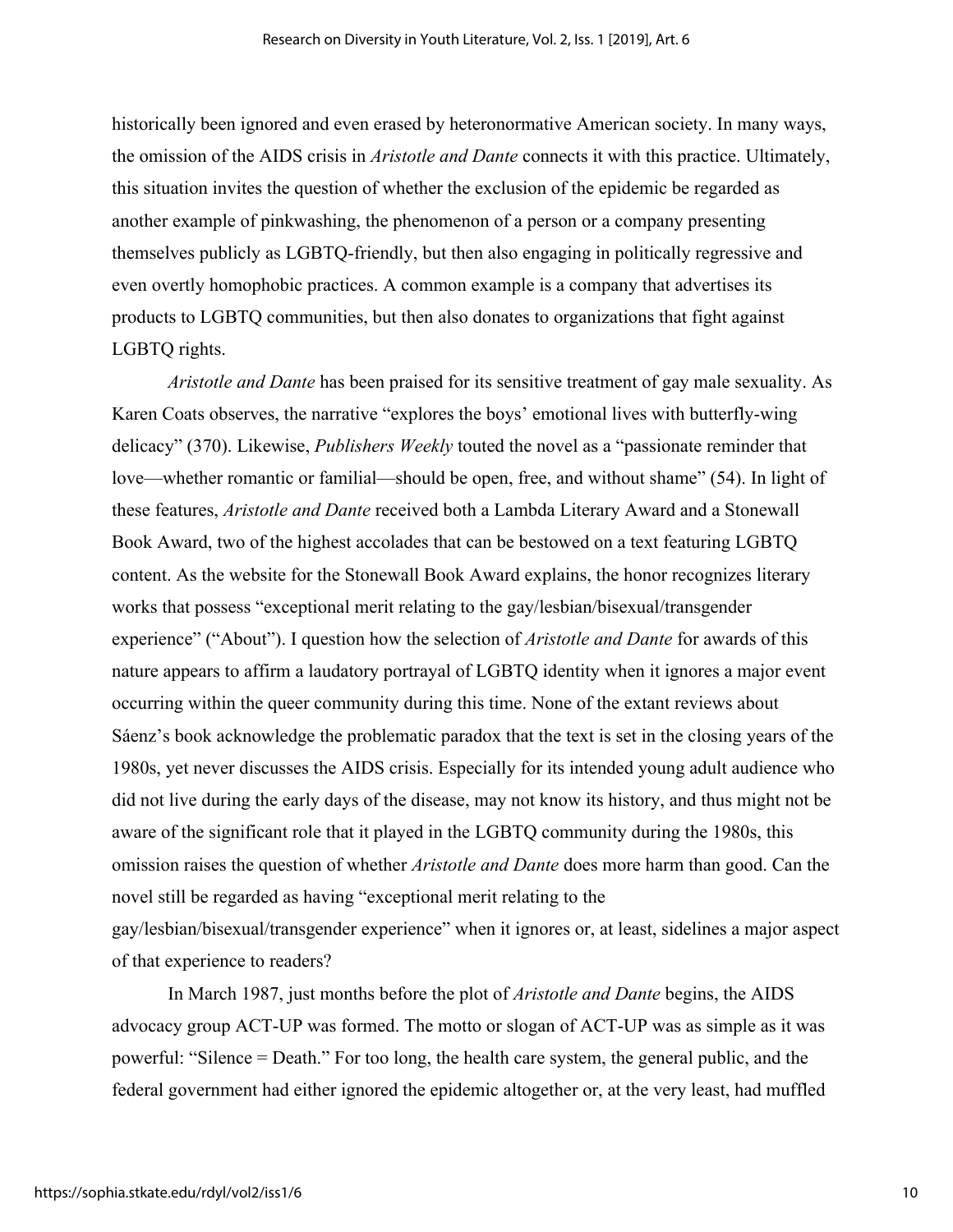the voices of its overwhelmingly queer victims. Only by making the problem of AIDS within the queer community known—to neighbors, friends, family members, employers, and, of course, elected officials—would the epidemic be stopped. For this reason, ACT-UP asserted, it was imperative for LGBTQ individuals to speak up about the crisis (Gould 4–6).

When it comes to the issue of AIDS, *Aristotle and Dante Discover the Secrets of the Universe* does not heed this advice. In spite of receiving both a Stonewall Book Award and a Lambda Literary Award, the novel disregards this well-known slogan from the history of the LGBTQ movement. The efforts of ACT-UP helped to break the silence surrounding AIDS in the 1980s, but Sáenz's narrative can ironically—as well as regrettably—be seen as reinstating it.

## **"Wow, A World Without Darkness. How Beautiful Was That?": A Reparative Reading and Imagining the 1980s without AIDS**

Eve Kosofsky Sedgwick, in her book *Novel Gazing: Queer Readings in Fiction* (1997), commented on a growing trend in the burgeoning field of LGBTQ studies. She observed that, while the number of queer-themed critical readings of literary texts was expanding, the range of their analysis was contracting. The arguments being advanced, along with the conclusions being drawn, were all remarkably the same—and remarkably pessimistic. Overwhelmingly, Sedgwick wrote, they involved scouring a novel or film for any trace of homophobia, identifying at least one instance of it, and then denouncing the work as damaging and detrimental (7). Sedgwick referred to this practice as "paranoid reading."

This phenomenon did not emerge from a vacuum. Instead, it was a byproduct of the longstanding socio-political experiences of the LGBTQ community. As I have commented, "The negative portrayal of LGBTQ individuals has been so historically pervasive in American culture that it has been normalized. For generations, characters in books, films, and television shows who were coded as queer have served as the object of ridicule, the source of laughter, or the justly-maligned villain" ("Capitol" 405). Stock characters like the effeminate sissy and the mannish lesbian have permeated national print, visual, and popular culture for generations. To quote my previous work on this topic once again, "Given the likelihood that a book, film or television program would contain some negative comment about LGBTQ identity or individuals, the queer community routinely approached popular entertainment with a sense of anxiety, dread,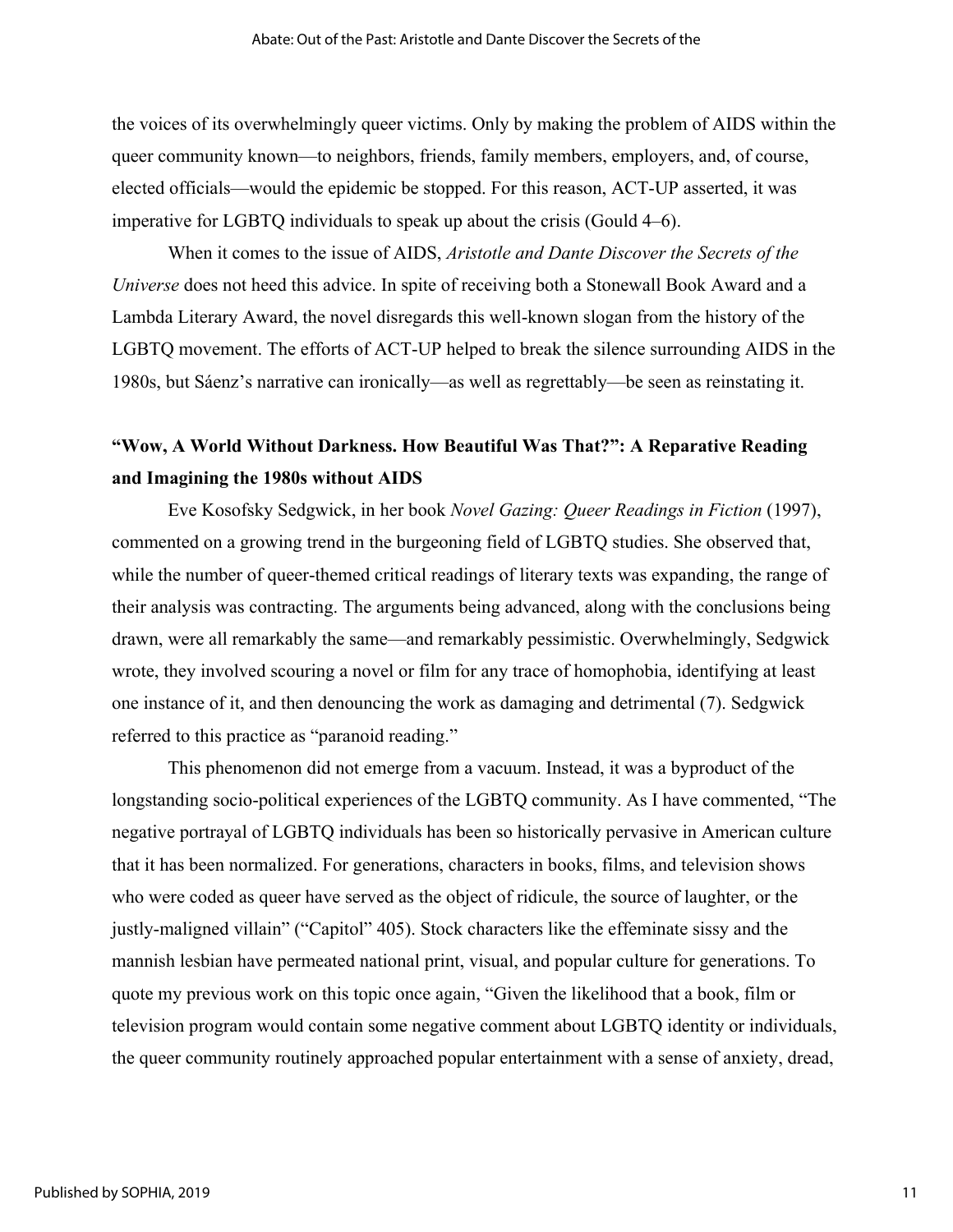and even defensiveness" ("Capitol" 399). The question was not *if* they would encounter a homophobic element, but merely *when* this event would occur.

The omission of the AIDS crisis from *Aristotle and Dante* opens up the book to a paranoid reading. While the novel is not homophobic, it does elide the biggest issue facing young gay men, and indeed all people, regardless of their age or sexual orientation, during the years in which it is set. For the narrative to be entirely silent about this issue is not simply disappointing but irresponsible. The book's lack of engagement with the AIDS crisis can cause it to be seen as artistically flawed, historically inaccurate, and politically problematic.

That said, the critical meaning as well as cultural implication of the AIDS crisis being omitted from *Aristotle and Dante* is neither this simple nor this straightforward. There is an alternative and more positive way to view this facet of the text. While the engagement in paranoid reading is both culturally understandable and, of course, critically valuable given the pervasiveness of homophobia, Sedgwick lamented that this practice had become so universal. After all, not only is paranoid reading disheartening—as critics spend their time pointing out instance after instance of homophobia—but it also often becomes its own reinforcing feedback loop. As Heather Love observed, "paranoia is thinking about all the bad things that have happened in order to be ready for all the bad things that are still to come" ("Truth" 237). For this reason, paranoid reading embodies a type of self-fulfilling prophecy: "LGBTQ audiences expect to see homophobic elements in mainstream forms of popular culture and, accordingly, they find them" (Abate "Capitol" 407).

In light of this situation, Sedgwick proposed a new and radically different approach: what she called "reparative reading." This practice, Sedgwick asserted, is "no less acute than a paranoid position, no less realistic, no less attached to a project of survival" (35). However, in a key distinction, "the reparative reading position undertakes a different range of affects, risks and ambitions" (Sedgwick 35). Rather than being focused on the ways that texts disappoint us, reparative reading reveals the ways in which they surprise us. In the words of Heather Love, a reparative reading "gives up on hypervigilance for attentiveness; instead of powerful reductions, it prefers acts of noticing, being affected, taking joy, and making whole" ("Truth" 237–38). Whereas paranoid reading confirms "what we already expected, previously knew and habitually fear" (Abate "Capitol" 407), reparative reading defies our expectations, undercuts our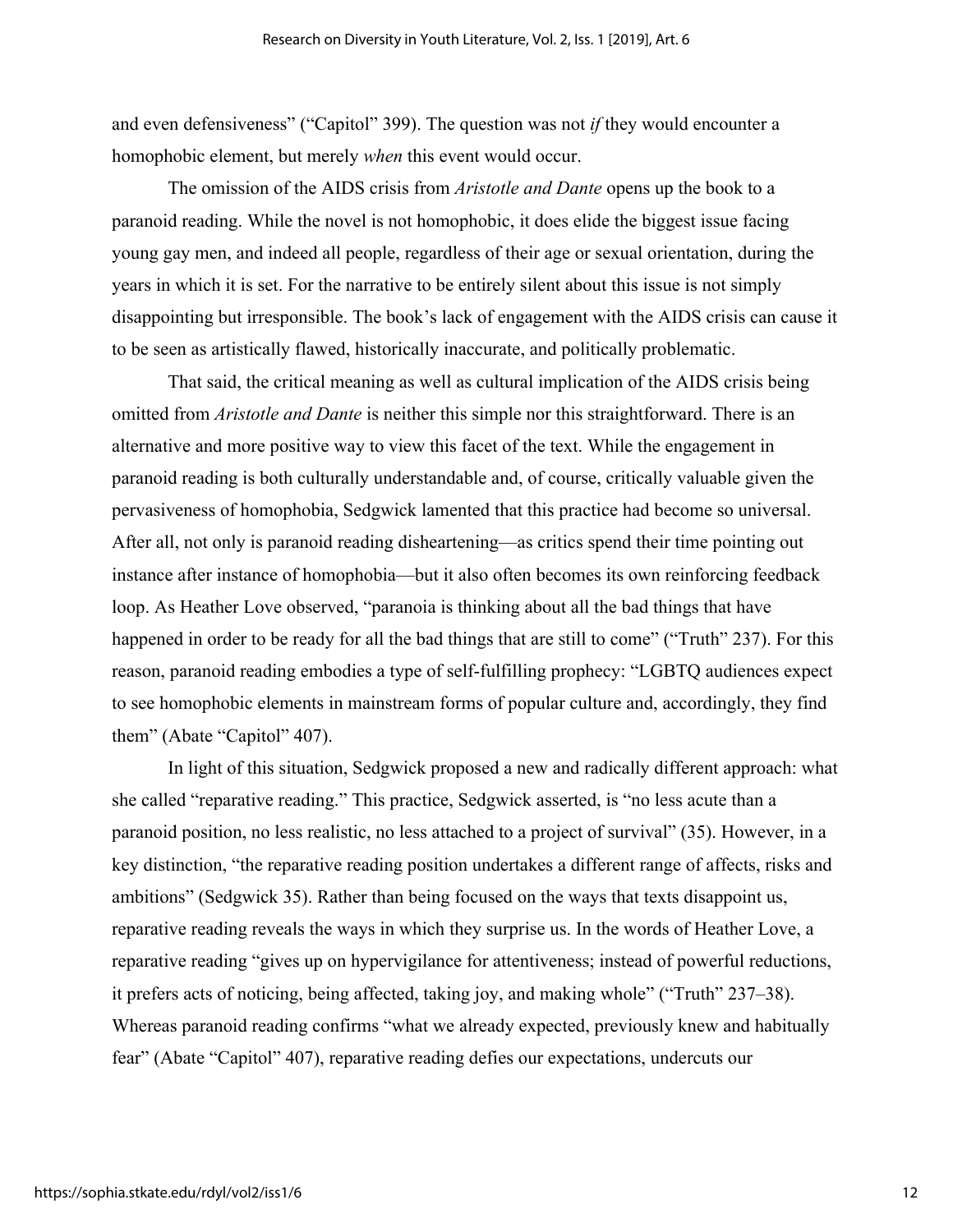assumptions, and upends our preconceptions. Consequently, Sedgwick sees reparative reading practices as both more critically complex and, ultimately, more politically productive.

I contend that the lack of reference to the AIDS crisis in *Aristotle and Dante* can be viewed in a reparative way. The book's omission of the disease offers a window onto the lives that might have been led and the personal experiences that might have occurred had the crisis not taken place—or, at least, had AIDS not been allowed to grow to such epidemic proportions through homophobia-fueled fear, prejudice, and apathy. If homosexual men had not been so consumed with fighting the disease, how might they have spent their time and focused their energy? What kind of stories might these individuals have told about exploring, discovering, and revealing their sexuality? Put simply, if homosexual men in the United States during the 1980s did not have to spend time fighting for their lives, what might their lives have looked like?

*Aristotle and Dante* offers a portrait of this world. Of course, happiness, pleasure, and joy coexisted with sorrow, tragedy, and rage during the early years of AIDS. However, Sáenz's book presents an environment where the crisis and its accompanying hardships do not exist. The lives of young gay men, and especially nonwhite young gay men who were disproportionately impacted by AIDS, do not need to share space with a deadly epidemic. Instead of possibly spending their summer sewing a panel for the AIDS Memorial Quilt, the protagonists spend June, July, and August of 1987 engaged in another endeavor: "All that summer, we swam and read comics and read books and argued about them" (19). Similarly, rather than potentially participating in protests with ACT-UP, the pair engages in an alternative activity:

Then I got this idea. "Let's ride the bus and see what's out there.""

Dante smiled. We both fell in love with riding the bus. Sometimes we rode around on the bus all afternoon. (21)

Likewise, in place of scrutinizing their bodies for possible symptoms of the disease, the pair scrutinizes a far different body: the cosmos. As Ari tells us, "Through that telescope, the world was closer and larger than I'd ever imagined. And it was all so beautiful and overwhelming and—I don't know—it made me aware that there was something inside of me that mattered" (42). Meanwhile, as a substitute to perhaps listening to the names of those who had died from AIDS being read aloud on the National Mall during the first Coming Out Day, Aristotle listens to Dante read something else aloud: a book of poems by William Carlos Williams. "I didn't worry about understanding them. I didn't care about what they meant," he tell us, "I didn't care because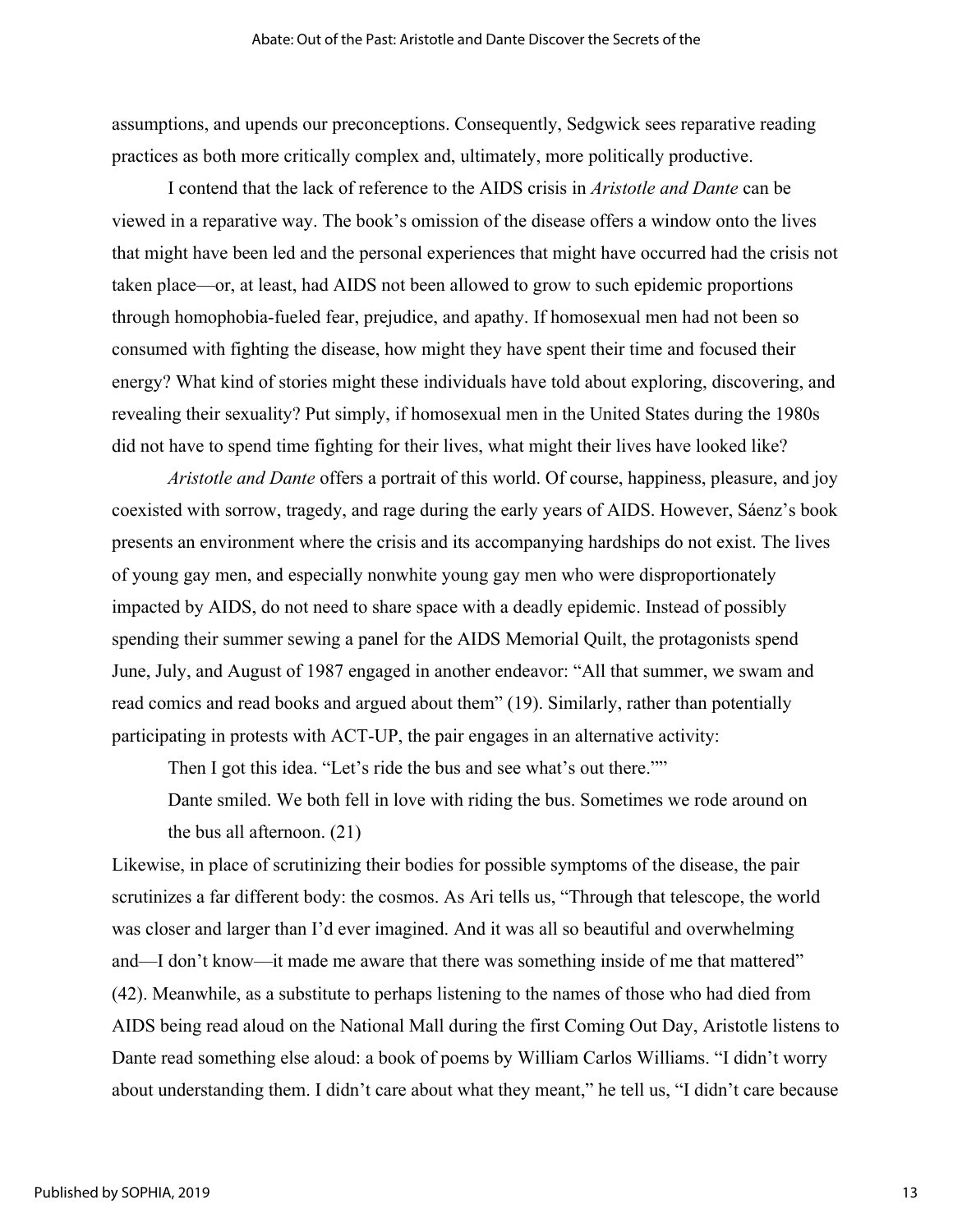what mattered is that Dante's voice felt real. *And I felt real*" (31). In short, rather than being focused on the medico-scientific mystery of AIDS—how it started, the pathways by which it can be transmitted, whether there will ever be an effective treatment or even a cure—the boys are focused on the physical, emotional, and psychological mystery of each other. "Dante became one more mystery in a universe full of mysteries," Sáenz's narrator-protagonist remarks in one of many comments along these lines (19).

Additionally, the absence of the AIDS crisis allows Aristotle and Dante to do more than simply explore their burgeoning sexuality. It also opens up time, space, and energy for them to explore other facets of their lives, including their family, their ethnicity, and events from their past. Both young men, for example, struggle to navigate their identity as Mexican Americans. Throughout the book, the boys debate what it means to be a "real Mexican" living in the United States. When Dante brings his sketchbook to draw Ari, for example, the subject appears:

He studied me. "You look a little pale."

"I still look more Mexican than you do."

"Everybody looks more Mexican than I do. Pick it up with the people who handed me their genes." There was something in his voice. The whole Mexican thing bothered him. (72)

With his fair skin, light brown hair, Italian first name, and inability to speak Spanish, Dante does not feel a strong connection to his racial and ethnic heritage—a detail that is a source of frustration and even shame. In one of the letters that Dante writes to Ari during the year his family is living in Chicago, he muses: "You know, I still don't really know if I'm a Mexican. I don't think I am. What am I, Ari?" (172).

Ari also struggles with this issue, but in the opposite way. "I felt the weight of a son in a Mexican family," he tells readers (93). Rather than worrying that he is not sufficiently Mexican, Ari's concern is that he is "too Mexican." As a result, the narrator-protagonist often seeks to distance himself from his ethnic heritage. As he reveals in one of his journal entries: "*When I*  was ten, I was kinda small and... The only thing I was worried about was trying to speak perfect *English. I made up my mind that year—when I was ten—that I wasn't going to sound like another Mexican. I was going to be an American. And when I talked I was going to sound like one*" (94). Had the AIDS crisis been included in the novel, Aristotle and Dante would likely not have the same amount of time or energy to explore these issues. The life-and-death urgency of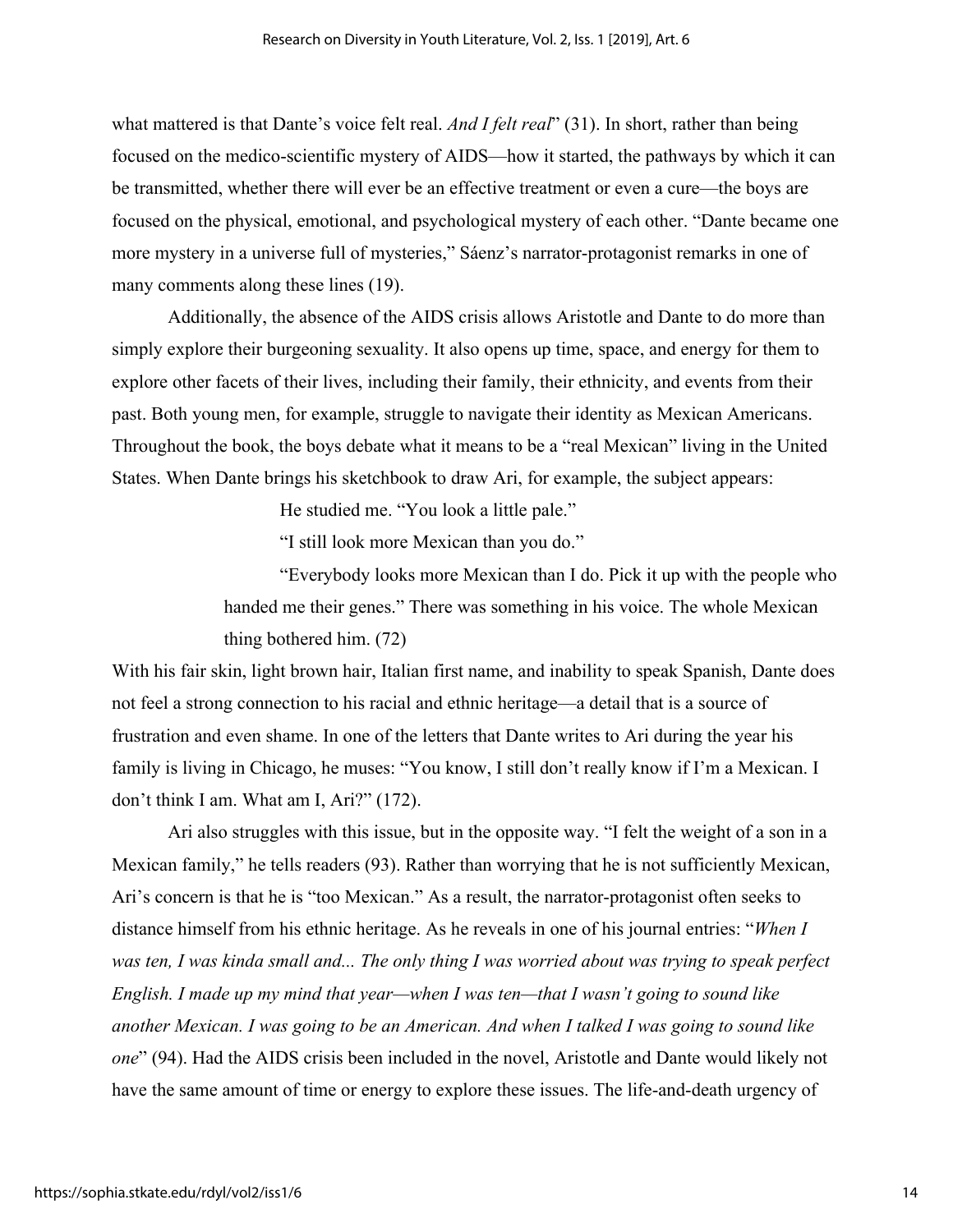the epidemic, combined with its rapid escalation, would have understandably pushed many of these concerns to the background.

Viewed from this perspective, Aristotle and Dante are not hiding from history; they are simply unburdened by it. The text allows the protagonists to explore their lives, identities, and sexualities free from the all-consuming or, at least, overwhelming burden of the AIDS crisis. As Ari muses at one point, "And it seemed to me that Dante's face was a map of the world. A world without any darkness. Wow, a world without darkness. How beautiful was that?" (56). If the epidemic had been included in the book, it would have cast a shadow over the world of these two young men. By omitting it, Sáenz allows readers to imagine what life might have been like for an entire generation of young gay men who came of age—and came out—during this era.

This interpretive viewpoint adds a new aspect to the literary tropes with which *Aristotle and Dante* can be connected—and even classified. More specifically, it brings Sáenz's novel in dialogue with what Catherine Gallagher has identified as the "counterfactual tradition" in U.S. literature and popular culture. As she explains about this phenomenon that encompasses not simply books but also films and television, "Late in the last century, a certain kind of historical speculation took root in a surprisingly diverse set of venues… Americans seized on past moments of historical indeterminacy and imagined possible but unrealized alternative consequences that might have resulted" (Gallagher 1). To illustrate, Gallagher provides a specific example: "'If John F. Kennedy had not been assassinated in 1963 and had lived to be a two-term president, the war in Vietnam would have been over by 1968'—is a historical counterfactual… The sentence is not attempting to call the assassination into question or to imply that we should look into it more deeply; it is simply asserting that *but for* the assassination, history would likely have taken a different path" (Gallagher 2). Whether such speculations take the form of a novel, essay, film, or television series, "We give the general name 'counterfactual history' to such thought experiments" (Gallagher 1).

*Aristotle and Dante Discover the Secrets of the Universe* can be seen as engaging in a similar intellectual project. The omission of the AIDS crisis from the novel is not an invitation for readers to question the historical veracity of the epidemic's existence during the 1980s—or a statement that this phenomenon was actually a hoax. Instead, akin to speculation about the trajectory that the Vietnam War might have taken had JFK lived, the YA narrative ponders what life in the LGBTQ community—especially for young men of color—might have been like had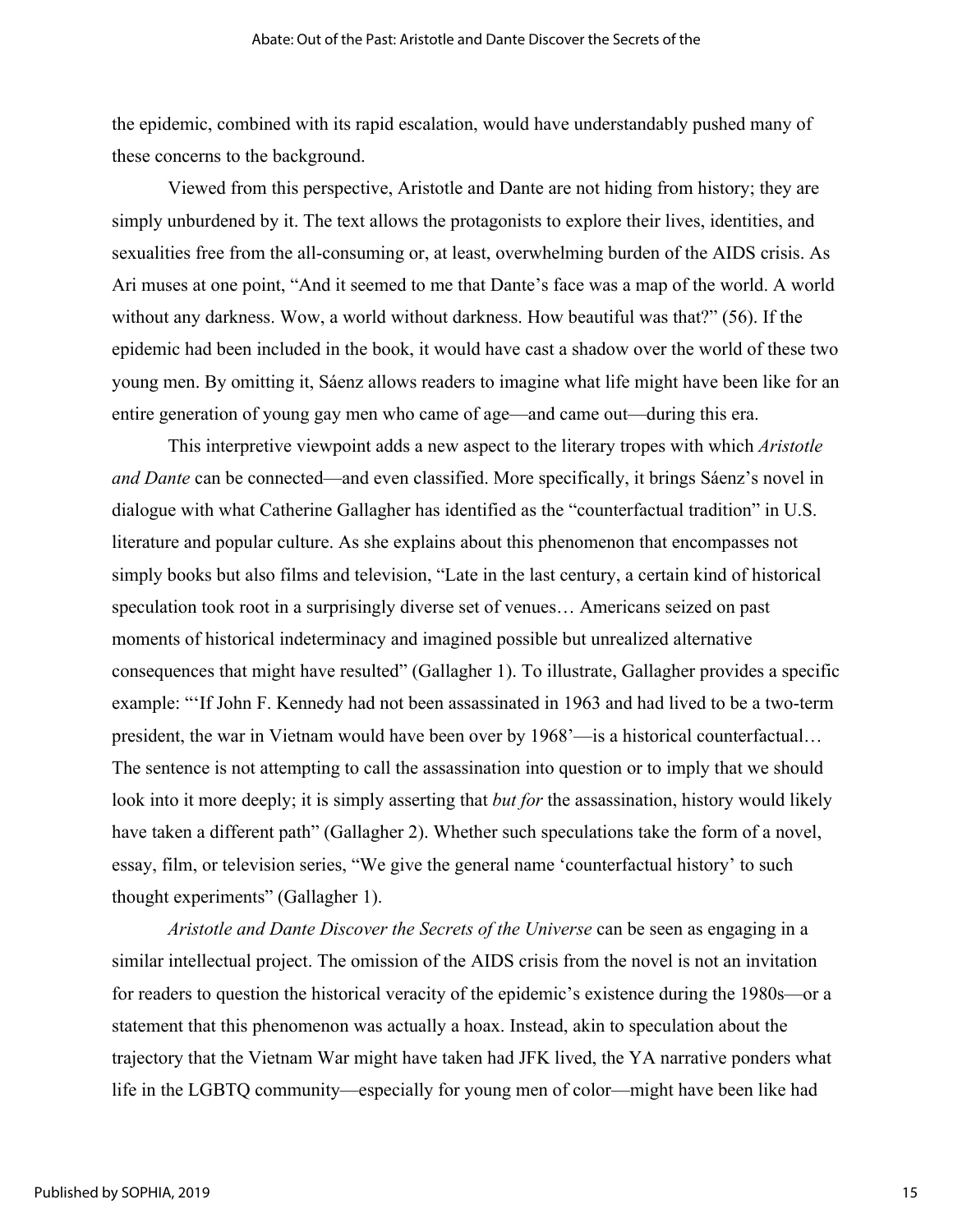AIDS not taken such a powerful hold and devastating toll. As Gallagher notes, both past and present works of the counterfactual tradition share one common trait: they "are hinged onto the actual historical record, usually at a juncture that is widely recognized to have been both crucial and underdetermined" (2). The years 1986 and 1987, in which *Aristotle and Dante* is set, embody a critical point in many ways. As various histories about the epidemic note, "By the end of 1985, every region in the world had reported at least one case of AIDS" ("History of HIV and AIDS Overview"). Sáenz's young adult novel imagines a far different socio-political trajectory for the two gay characters in the year that immediately followed.

#### **Conclusion: Queer Retrosity and a Different Future For the Past**

José Esteban Muñoz, in his groundbreaking book *Cruising Utopia* (2009), offered a controversial critique of the current state of LGBTQ politics. For too long, Muñoz argued, the movement has been focused on the present. From the fight for marriage equality to the battle against workplace discrimination, advocacy work has been preoccupied with pragmatic concerns that are firmly located in the here and now. While the gains made by these efforts have been undeniably beneficial, they have also come at a cost. Instead of questioning the socio-cultural value of monogamous, dyadic, procreative, state-sanctioned sexual couplings, the LGBTQ movement has been working to join those ranks. Muñoz makes a case that if nonheteronormative individuals truly seek to eradicate homophobia, they need to shift their focus away from this queer presentism to what he calls "queer futurity." Rather than concentrating on joining the status quo in our current era, it ought to direct its energies towards imagining an entirely new socio-sexual system for an epoch that is to come.

A number of LGBTQ-themed young adult novels released in the opening decades of the twenty-first century engage in queer futurity. Books like David Levithan's *Boy Meets Boy* (2003) present a utopian world that is virtually free from homophobia. Levithan's narrative takes place at a suburban high school where homosexuality has not simply been progressively accepted but wholly normalized: the quarterback of the football team dresses in drag and the gay-straight alliance was formed, not to support LGBTQ students, but to teach the heterosexual kids how to dance. In so doing, the novel is simultaneously a wish and a wish fulfillment. *Boy Meets Boy* helps its LGBTQ readers cope with problems in the present by allowing them to escape to a world where homophobia is extinct. As one reviewer on Goodreads commented: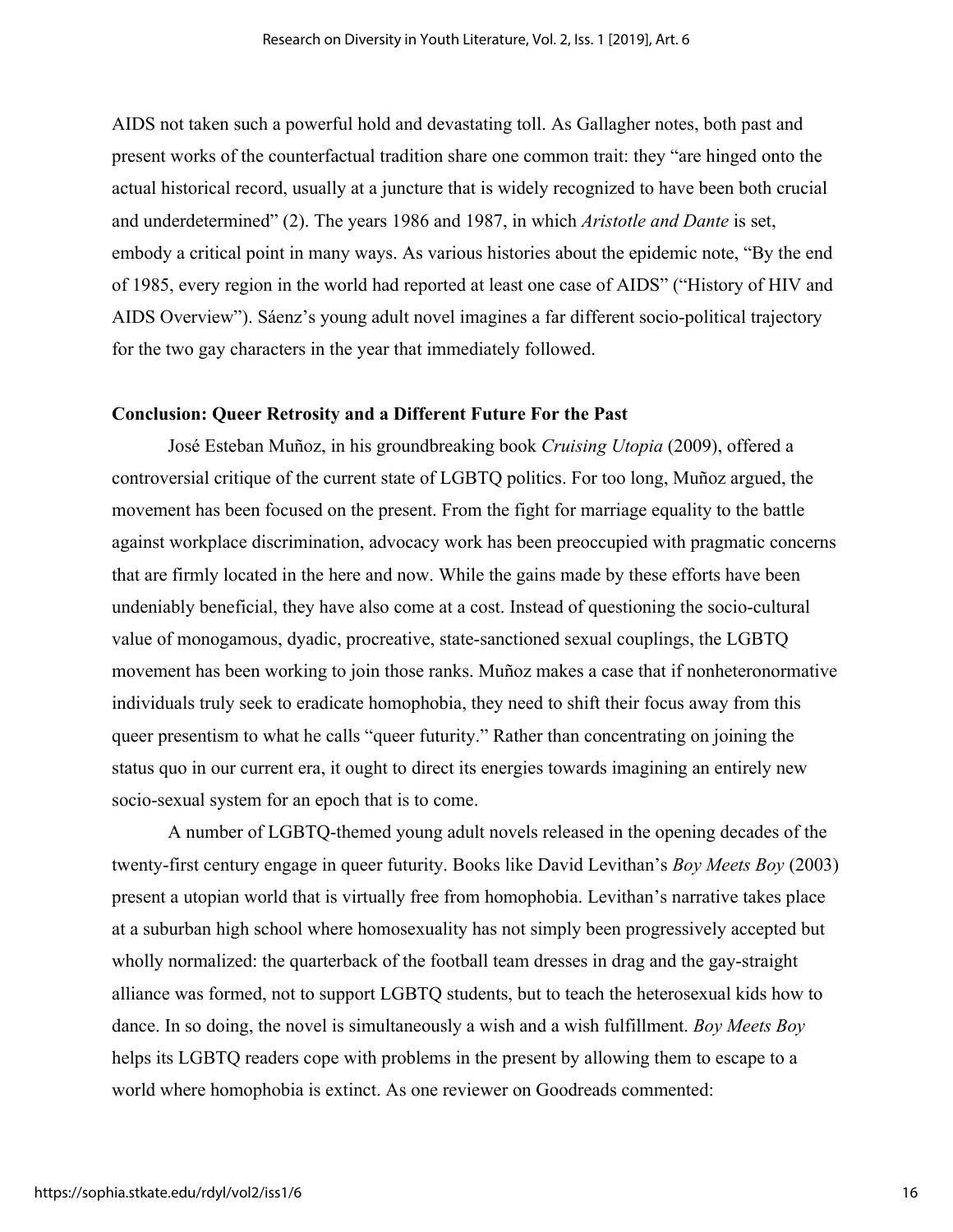Sure, I know there probably doesn't exist a place where… the Boy Scouts quit and reform as the Joy Scouts because the Boy Scouts wouldn't accept gay members. But it's nice to suspend your disbelief and just *enjoy* this magical, happy place with it's accepting, encouraging populace where being gay is no more unusual than being straight. (Vinaya, par 2)

That said, utopian LGBTQ-themed novels like *Boy Meets Boy* do more than simply provide escapist fantasy for their young adult readers. They also give their audience hope for a better future. Through their presentation of a world where nonheteronormative individuals do not face discrimination, titles like *Boy Meets Boy* suggest that this current fictive possibility might become a future factual reality.

*Aristotle and Dante* is set in the 1980s, so it obviously does not engage in the queer futurity that is operating in contemporaneous LGBTQ-themed YA novels like *Boy Meets Boy*. But Sáenz's narrative can be seen as suggesting a new temporal variant on this idea: what I am calling *queer retrosity*. This phenomenon participates in the same practice as its predecessor, but it reverses the direction of the chronology: it invites individuals to imagine how a previous time period might have looked had it not been so permeated by homophobia. If *queer futurity* is the creation of an alternative and more utopian vision of the future for LGBTQ individuals and identity, then *queer retrosity* is the imagination of an alternative and more utopian past. This scenario is precisely what Sáenz's novel does. Rather than presenting a world where homophobia has been eradicated, it creates one where a homophobia-fueled event has not been allowed to unfold in the first place. While *Aristotle and Dante* cannot actually go back in time and change history, it can provide a sense of solace and even justice. The narrative acknowledges, honors, and pays tribute to the lives and experiences that were lost. The queer retrosity operating in the book is not intended to inspire action, but to engender healing.

Heather Love, in *Feeling Backward: Loss and the Politics of Queer History* (2007), observes that a conumdrum in the LGBTQ community "is that its dreams for the future are founded on a history of loss, stigma, and violence" (1). For generations, nonheteronormative individuals were seen as mentally ill, sexually deviant, and physically freakish. For groups who have been constituted by such forms of historical injury, Love goes on to remark, "Sometimes it seems it would be better to move on" (1). That is, to forget about these difficult periods and focus on better times and more hopeful circumstances. Love argues, however, that doing so is a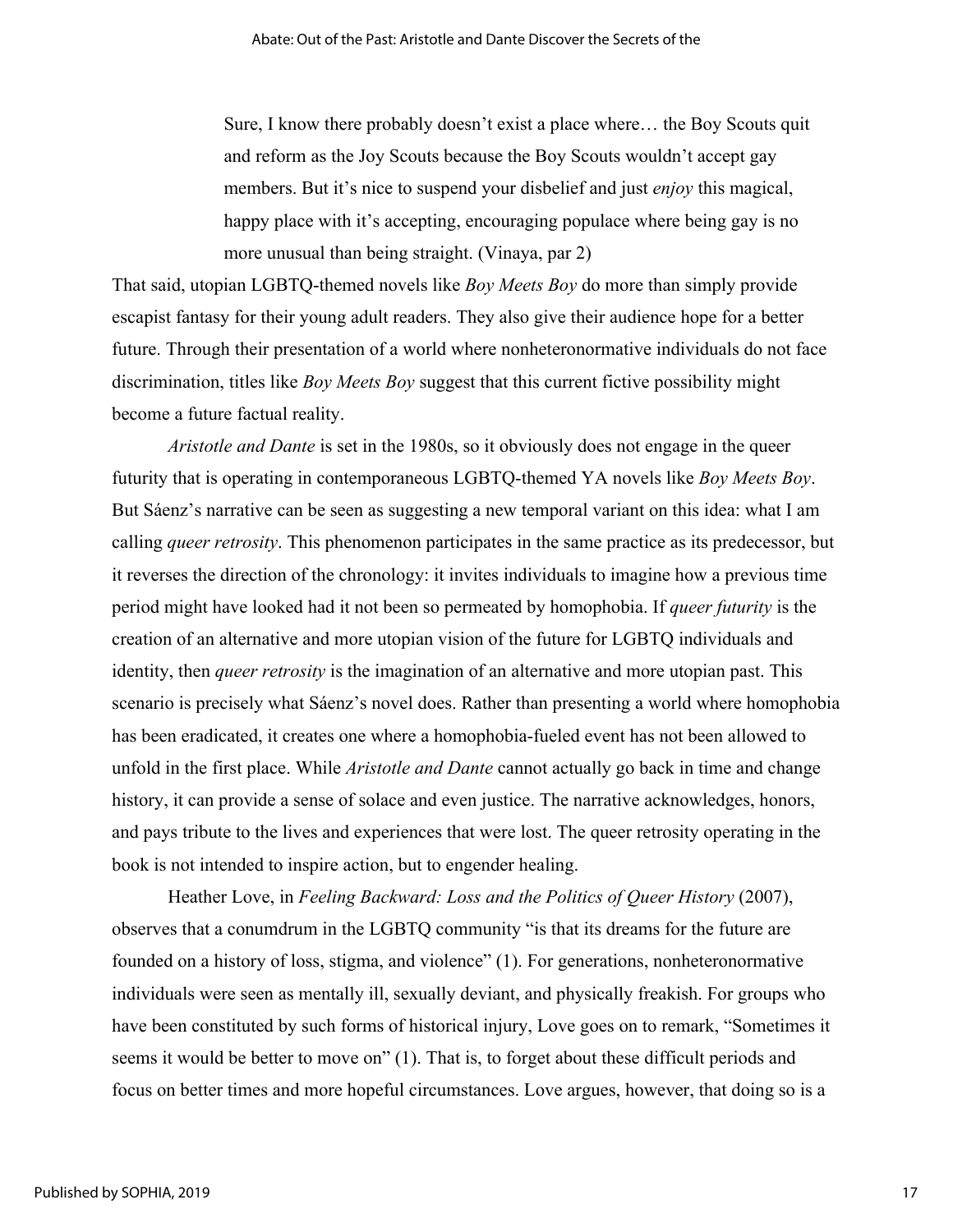mistake. After all, as she reminds us, "it is the damaging aspects of the past that tend to stay with us, and the desire to forget may itself be a symptom of haunting" (1). For this reason, Love encourages those working in LGBTQ studies to engage in what she calls "Feeling Backward" or an affective stance that embraces rather than avoids difficult moments in its history. "We need a genealogy of queer affect that does not overlook the negative, shameful and difficult feelings that have been so central to queer existence in the last century," Love asserts (127). Only by doing so, can the community make peace with their past pain, trauma, and suffering.

*Aristotle and Dante Discover the Secrets of the Universe* heeds this advice. The YA novel revisits one of the most tragic periods in LGBTQ history. But it does not go there to wallow in the sadness or rage over the injustice—reactions and emotions that have been explored in many previous works about AIDS. Instead, the novel returns to this era to depict the wonder that was denied, the splendor that was stifled, and the joy that was missed.

Catherine Gallagher, in *Telling It Like It Wasn't: The Counterfactual Imagination in History and Culture*, poses the question, "Why, despite its odd-looking logic, does the counterfactual-historical mode deserve our serious attention?" (4). She identifies three primary reasons: "the role of human agency and responsibility in history"; "the coherence of identity—of individuals, nations, and peoples—through time"; and, finally, as well as arguably most importantly, "the possibilities of historical justice and repair" (Gallagher 4). In contemplating what *could* have been, counterfactuals often reveal what *should* have been. These works, of course, cannot reverse time and right historical wrongs. However, they can "help strengthen collective historical awareness by stitching together decisions about what the nation should do next with judgments about what it has done" (Gallagher 5). Phrased in a different way, by imagining "what the probable alternatives might have been, which is a necessary step in judging them and making use of those judgments in deciding about the future" (Gallagher 5). In so doing, counterfactual narratives provide an unexpected link between the past and the present; their unique form of revisionist history is also, in many ways, a speculative future. Whether dating from the nineteenth-century or appearing in the new millennium, works belonging to this tradition share the same underlying assumption: "to change the status quo in the present, we should try to imagine what sort of past could have led to a present we'd like to inhabit and a future we could wholeheartedly desire" (Gallagher 147). By imaginatively correcting mistakes that were made in the past, we can hopefully avoid repeating those errors in our future decisions.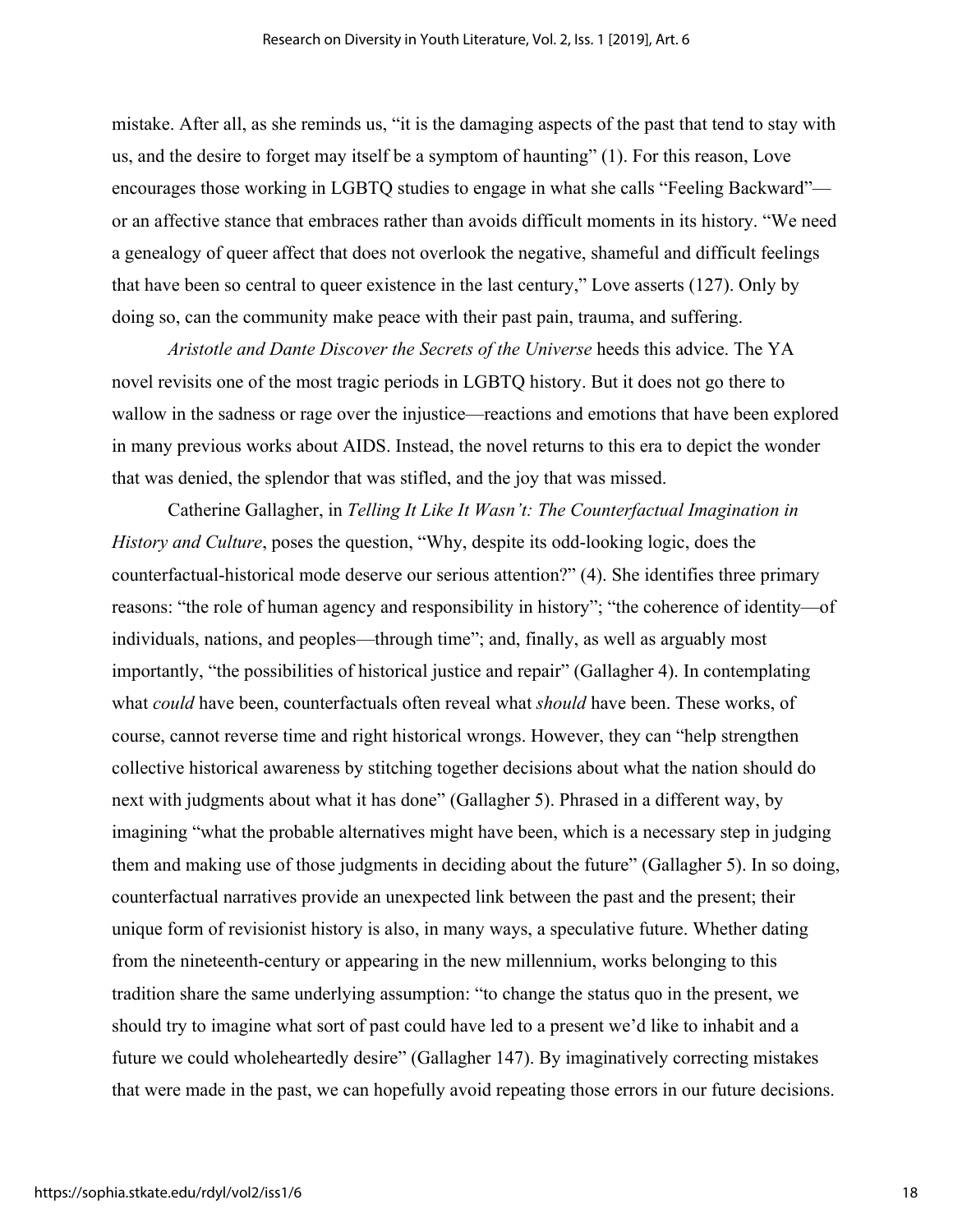Ward Moore, in his landmark novel *Bring the Jubilee* (1953) which imagined that the Confederate States of America had prevailed in the Civil War, observed: "That the past is past becomes ever less important. Except for perspective it might as well be the present or the future or, if one can conceive it, a parallel time" (117). Benjamin Alire Sáenz's *Aristotle and Dante Discover the Secrets of the Universe* offers a similar temporal parallel. Many secrets of the universe went unexplored for members of the LGBTQ community in the 1980s because of the urgency of AIDS. Sáenz's YA novel offers a compelling portrait of how lives like those of Aristotle and Dante were among them. The omission of any aspect of the AIDS crisis from the novel is not the regrettable flaw that it might first appear; on the contrary, it can be seen as a reparative asset. *Aristotle and Dante Discover the Secrets of the Universe* is not retreating from history; the narrative is revisiting, reimagining, and redeeming it.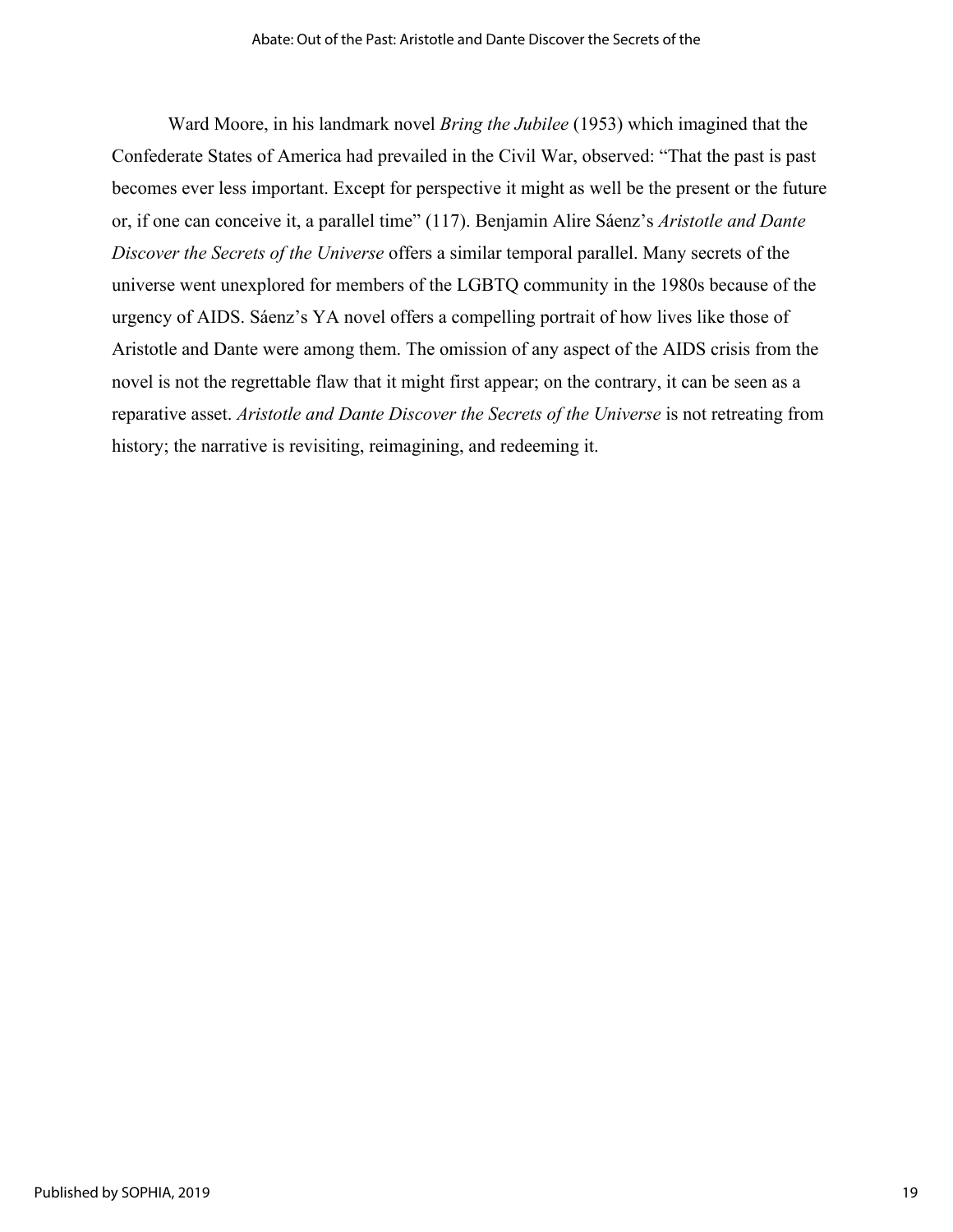#### Works Cited

- Abate, Michelle Ann. "'The Capitol Accent is So Affected Almost Anything Sounds Funny in It': The *Hunger Games* Trilogy, Queerness, and Paranoid Reading." *Journal of LGBT Youth*, vol. 12, no. 4, 2015, pp. 397–418.
- ---. *Tomboys: A Literary and Cultural History*. Temple UP, 2008.
- ---. "'The Tricky Reverse Narration that Impels Our Entwined Stories': Alison Bechdel's *Fun Home* and Queer Temporalities." *The ALAN Review*, vol. 43, no. 4, 2016, pp. 30–44.
- "About." *Stonewall Book Awards*. American Library Association, n.d. http://www.ala.org/glbtrt/award/stonewall. Accessed 24 February 2017.

Ahmed, Sara. *The Promise of Happiness*. Duke UP, 2010.

- Anderson, Virginia. "How Broadway Has Cared: The AIDS Epidemic and the Great White Way." *The 1980s: A Critical and Transitional Decade*. Edited by. Kimberly R. Moffit and Duncan A. Campbell. Lexington Books, 2011.
- "Aristotle and Dante Discover the Secrets of the Universe [Review]." *Publishers Weekly*, 19 December 2012, p. 54.
- Buchanan, Patrick. "AIDS Disease: It's Nature Striking Back." *The New York Post*. 24 May 1983, p. 31.
- Centers for Disease Control and Prevention. "30 Years of HIV in Hispanic/Latino Communities: A Timeline."

https://www.cdc.gov/nchhstp/newsroom/docs/timeline-30years-hiv-latino-community-50 8.pdf. Accessed 5 May 2019.

- ---. "HIV and AIDS—United States, 1981–2001." *Morbidity and Mortality Weekly Report*, vol. 50, 2001, pp. 430–434.
- Coats, Karen. "Aristotle and Dante Discover the Secrets of the Universe [Review]." *Bulletin of the Center for Children's Books*, vol. 65, no. 7, 2012, pp. 370–71.
- Couser, G. Thomas. *Recovering Bodies: Illness, Disability, and Life Writing*. U of Wisconsin P, 1997.
- "The Fight Against AIDS." *The Eighties* (miniseries). CNN. Produced by Tom Hanks and Gary Goetzman. Originally aired March 31, 2016. Available via Netflix.
- Gallagher, Catherine. *Telling It Like It Wasn't: The Counterfactual Imagination in History and Fiction*. U of Chicago P, 2019.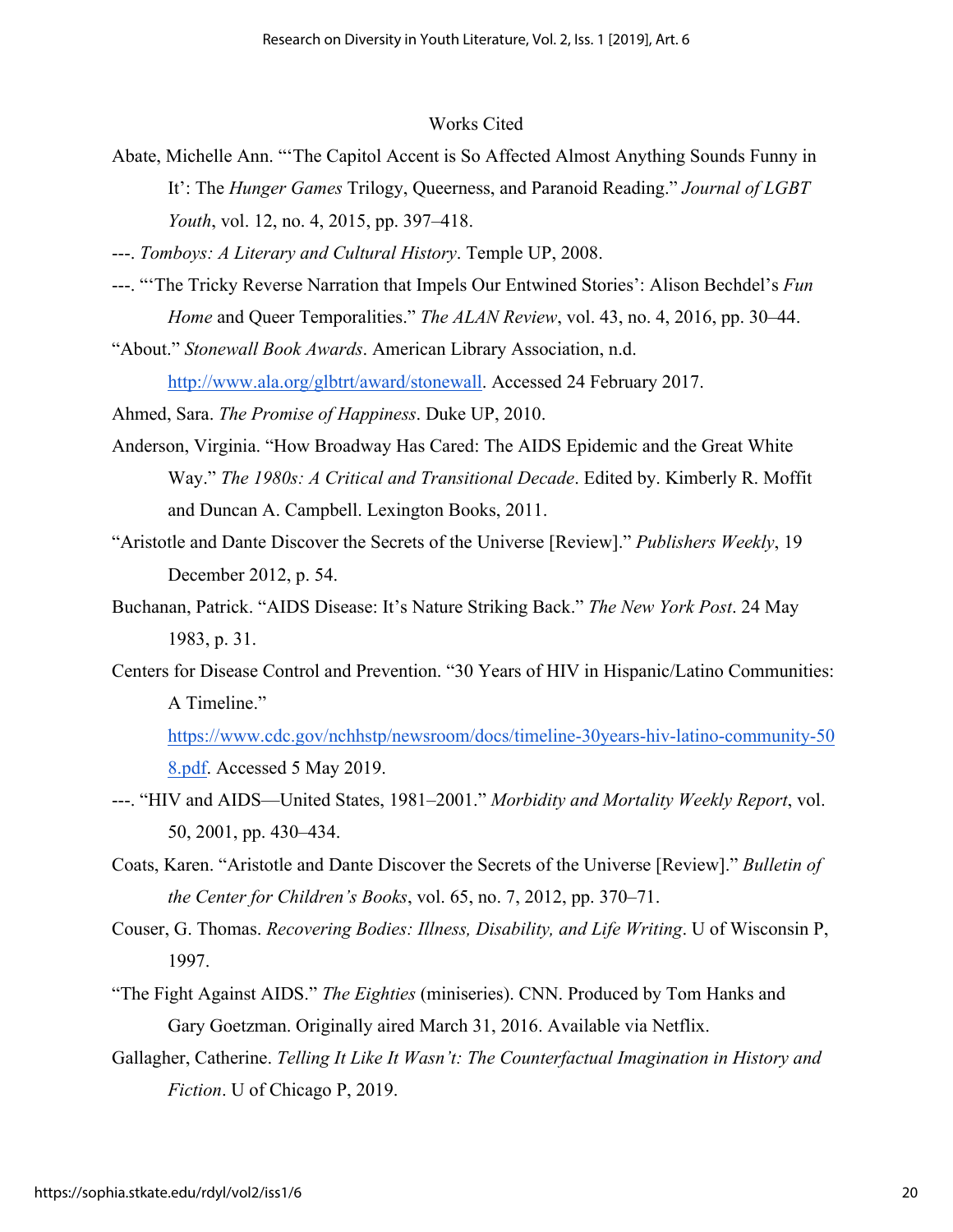- Gould, Deborah H. *Moving Politics: Emotion and ACT-UP's Fight Against AIDS*. U of Chicago P, 2009.
- Hanson, Ellis. "The Future's Eve: Reparative Reading After Eve Sedgwick." *South Atlantic Quarterly*, vol. 110, no. 1, 2011, pp. 101–119.
- "History of HIV and AIDS Overview." *Avert*. 26 November 2018. https://www.avert.org/professionals/history-hiv-aids/overview#footnote33\_qsrlpij. Accessed 26 March 2019.
- Hunt, John. Review of *Aristotle and Dante Discover the Secrets of the Universe*, by Benjamin Alire Sáenz. *The Horn Book*, March/April 2012, p. 20.

Levithan, David. *Boy Meets Boy*. Knopf, 2003.

Love, Heather. *Feeling Backward: Loss and the Politics of Queer History*. Harvard UP, 2007.

- ---. "Truth and Consequences: On Paranoid Reading and Reparative Reading." *Criticism*, vol. 52, no. 2, 2010, pp. 235–241.
- Matos, Angel Daniel. *Feeling Infinite: Affect, Genre, and Narrative in Young Adult Queer Literature*. 2016. U of Notre Dame, PhD dissertation.
- Muñoz, José Esteban. *Cruising Utopia: The Then and There of Queer Futurity.* New York UP, 2009.
- Peterson, Karyn M. "Violence and Tenderness: Benjamin Alire Sáenz Opens Up About His Life and Inspirations." *School Library Journal*, vol. 59, no. 3, 2013, p. 18.
- Sáenz, Benjamin Alire. *Aristotle and Dante Discover the Secrets of the Universe.* Simon and Schuster, 2012.
- Sedgwick, Eve Kosofsky. "Paranoid Reading and Reparative Reading; or, You're so Paranoid, You Probably Think This Introduction is About You." *Novel Gazing: Queer Readings in Fiction*. Duke UP, 1997, pp. 1–38.
- Shilts, Randy. *And the Band Played On: Politics, People, and the AIDS Epidemic*. St. Martin's Press, 2007.

"Stonewall Inn: Through the Years." *PBS*. http://www.pbs.org/wgbh/americanexperience/features/timeline/stonewall/. Accessed 5 May 2019.